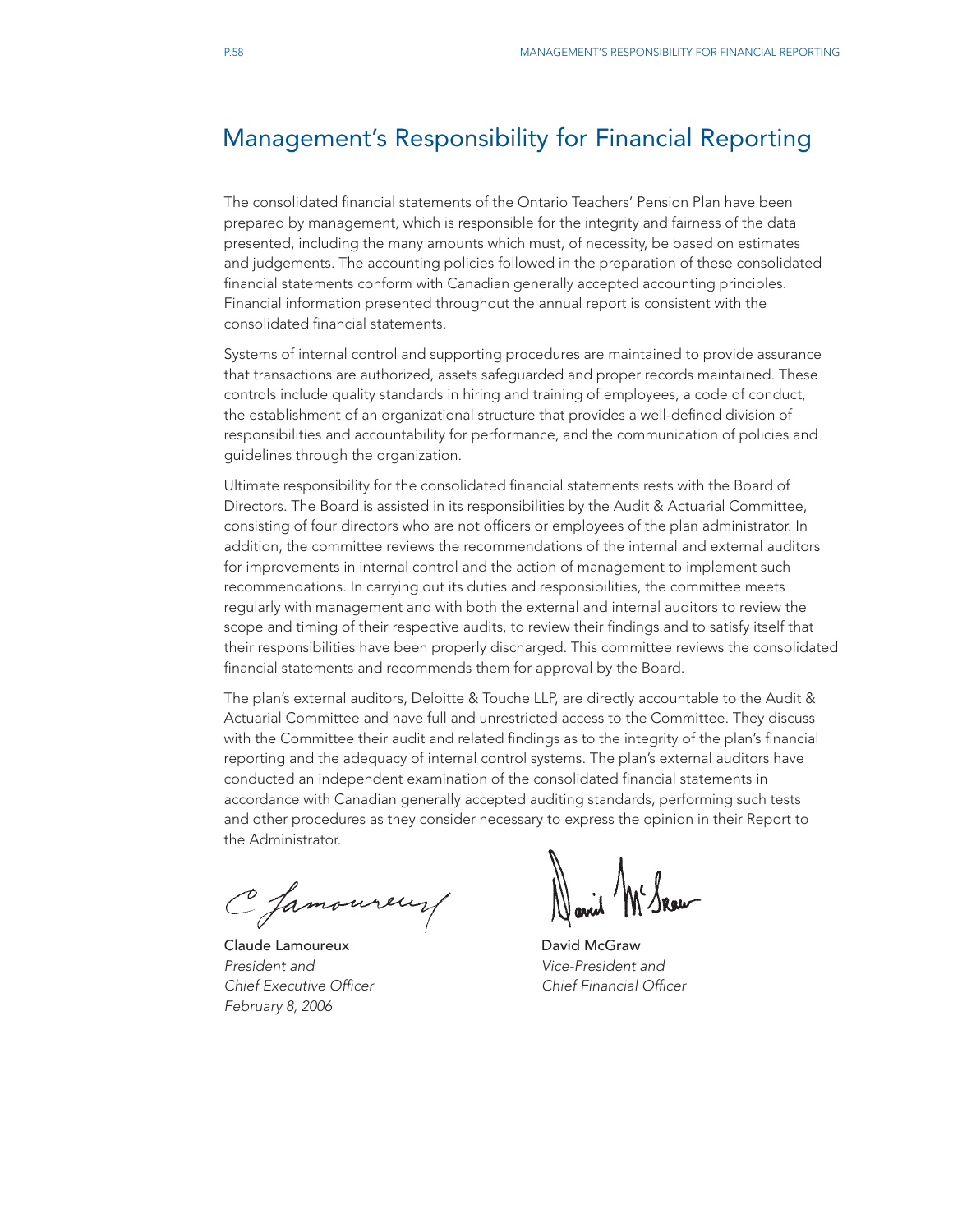# Auditors' Report to the Administrator

We have audited the consolidated statement of net assets available for benefits and accrued pension benefits and deficit of the Ontario Teachers' Pension Plan as at December 31, 2005 and the consolidated statements of changes in net assets available for benefits, changes in accrued pension benefits and changes in deficit for the year then ended. These consolidated financial statements are the responsibility of the Plan's Administrator. Our responsibility is to express an opinion on these consolidated financial statements based on our audit.

We conducted our audit in accordance with Canadian generally accepted auditing standards. Those standards require that we plan and perform an audit to obtain reasonable assurance whether the financial statements are free of material misstatement. An audit includes examining, on a test basis, evidence supporting the amounts and disclosures in the financial statements. An audit also includes assessing the accounting principles used and significant estimates made by management, as well as evaluating the overall financial statement presentation.

In our opinion, these consolidated financial statements present fairly, in all material respects, the net assets available for benefits and accrued pension benefits and deficit of the Plan as at December 31, 2005 and the changes in its net assets available for benefits, accrued pension benefits and deficit for the year then ended in accordance with Canadian generally accepted accounting principles.

Deloitte de Touche LLA

Chartered Accountants *Toronto, Canada, February 8, 2006*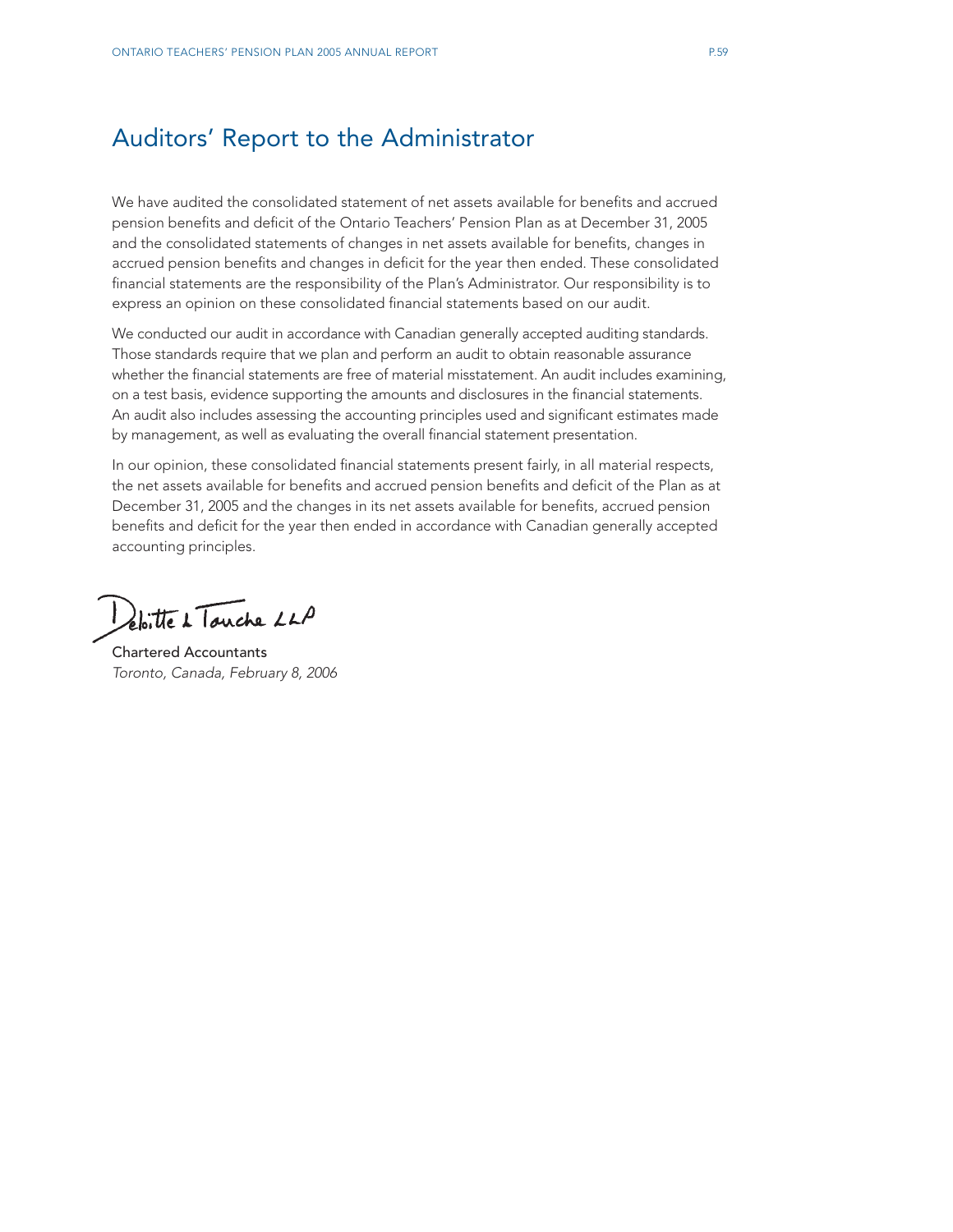# Actuaries' Opinion

Mercer Human Resource Consulting was retained by the Ontario Teachers' Pension Plan Board (the "Board") to perform an actuarial valuation of the assets and the going concern liabilities of the Ontario Teachers' Pension Plan (the "Plan") as at December 31, 2005, for inclusion in the Plan's financial statements. As part of the valuation, we examined the Plan's recent experience with respect to the non-economic assumptions and presented our findings to the Board.

The valuation of the Plan's actuarial liabilities was based on:

- membership data provided by the Ontario Teachers' Pension Plan Board as at December 31, 2004;
- methods prescribed by Section 4100 of the *Canadian Institute of Chartered Accountants' Handbook* for pension plan financial statements;
- real and nominal interest rates on long-term Canada bonds at the end of 2005;
- assumptions about future events (for example, future rates of inflation and future retirement rates) which have been communicated to us as the Board's best estimate of these events; and
- information obtained from The Ontario Ministry of Labour and other published data on negotiated wage settlements in the 2005/06, 2006/07 and 2007/08 school years.

The objective of the financial statements is to fairly present the financial position of the Plan on December 31, 2005 as a going concern. This is different from the statutory valuation (the actuarial valuation required by the *Teachers' Pension Act* and the *Pension Benefits Act (Ontario)*), which establishes a prudent level for future contributions.

While the actuarial assumptions used to estimate liabilities for the Plan's financial statements represent the Board's best estimate of future events and market conditions at the end of 2005, and while in our opinion these assumptions are reasonable, the Plan's future experience will inevitably differ, perhaps significantly, from the actuarial assumptions. Any differences between the actuarial assumptions and future experience will emerge as gains or losses in future valuations, and will affect the financial position of the Plan, and the contributions required to fund it, at that time.

We have tested the data for reasonableness and consistency, and we believe it to be sufficient and reliable for the purposes of the valuation. We also believe that the methods employed in the valuation are appropriate for the purposes of the valuation, and that the assumptions used in the valuation are in accordance with accepted actuarial practice. Our opinions have been given, and our valuation has been performed, in accordance with accepted actuarial practice.

Da Ha

Lester J. Wong, F.C.I.A. **Malcolm P. Hamilton, F.C.I.A.** *February 8, 2006*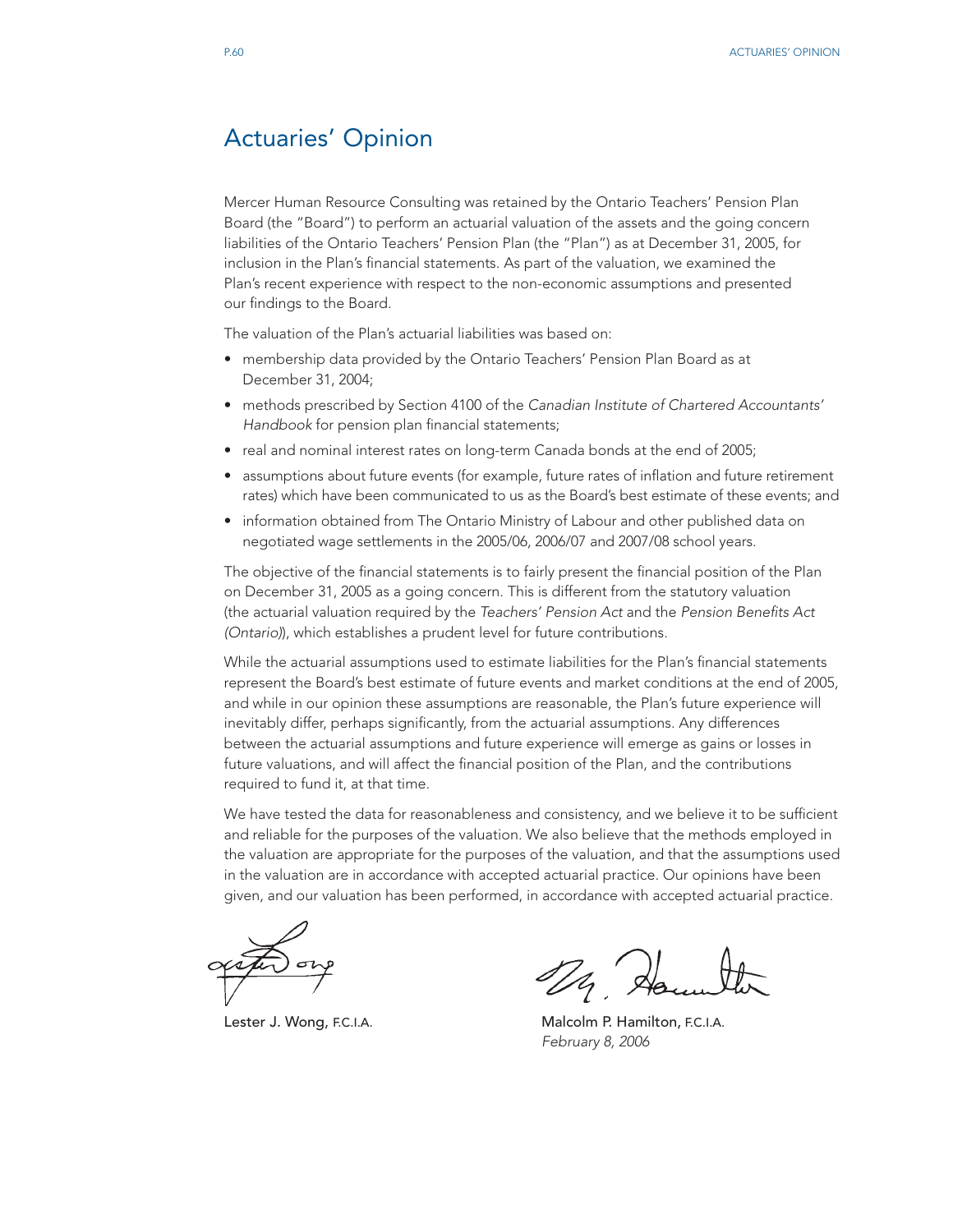# Consolidated Statement of Net Assets Available for Benefits and Accrued Pension Benefits and Deficit

| as at December 31, 2005 (\$ millions)                | 2005          | 2004      |
|------------------------------------------------------|---------------|-----------|
| Net assets available for benefits                    |               |           |
| Assets                                               |               |           |
| Investments (note 2)                                 | \$115,619     | \$103,394 |
| Receivable from the Province of Ontario (note 3)     | 1,495         | 1,423     |
| Receivable from brokers                              | 59            | 1,407     |
| Cash                                                 | 19            | 81        |
| Fixed assets                                         | 9             | 8         |
|                                                      | 117,201       | 106,313   |
| Liabilities                                          |               |           |
| Investment-related liabilities (note 2)              | 20,815        | 21,675    |
| Due to brokers                                       | 16            | 106       |
| Accounts payable and accrued liabilities             | 242           | 206       |
|                                                      | 21,073        | 21,987    |
| Net assets available for benefits                    | 96,128        | 84,326    |
| Actuarial asset value adjustment (note 4)            | (7, 434)      | (1, 535)  |
| Actuarial value of net assets available for benefits | 88,694<br>\$. | \$82,791  |
| Accrued pension benefits and deficit                 |               |           |
| Accrued pension benefits (note 5)                    | \$110,530     | \$96,728  |
| Deficit                                              | (21, 836)     | (13,937)  |
| Accrued pension benefits and deficit                 | \$88,694      | \$82,791  |

On behalf of the Plan Administrator:<br>Chair<br>Tom C. ON eile

Board Member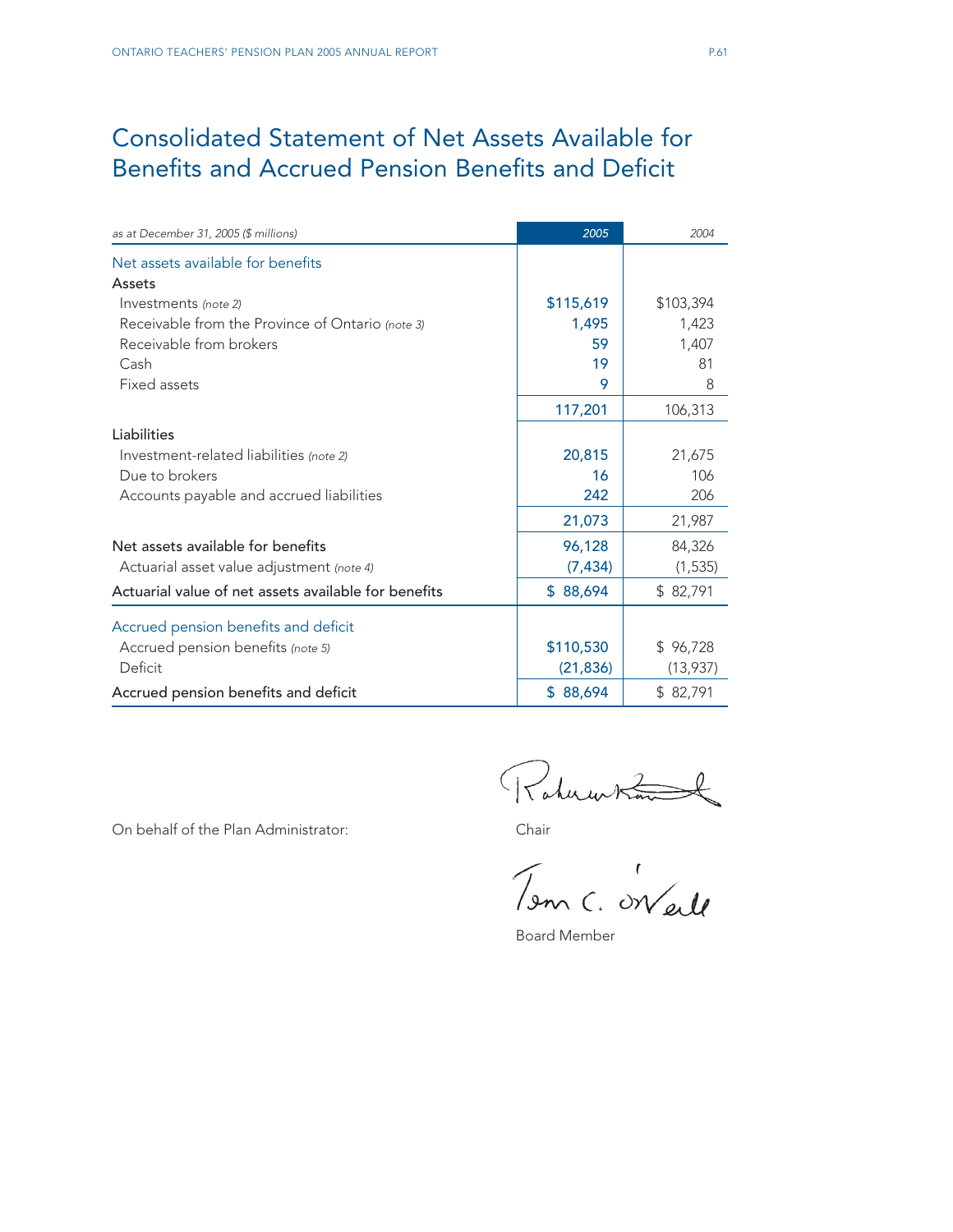# Consolidated Statement of Changes in Net Assets Available for Benefits

| for the year ended December 31, 2005 (\$ millions)   | 2005     | 2004     |
|------------------------------------------------------|----------|----------|
| Net assets available for benefits, beginning of year | \$84,326 | \$75,677 |
| Investment operations                                |          |          |
| Investment income (note 9)                           | 14,086   | 10,803   |
| Investment expenses (note 14a)                       | (205)    | (187)    |
| Net investment operations                            | 13,881   | 10,616   |
| Member service operations                            |          |          |
| Contributions (note 12)                              | 1,575    | 1,495    |
| Benefits paid (note 13)                              | (3,620)  | (3,428)  |
| Member service expenses (note 14b)                   | (34)     | (34)     |
| Net member service operations                        | (2,079)  | (1,967)  |
| Increase in net assets available for benefits        | 11,802   | 8,649    |
| Net assets available for benefits, end of year       | \$96,128 | \$84,326 |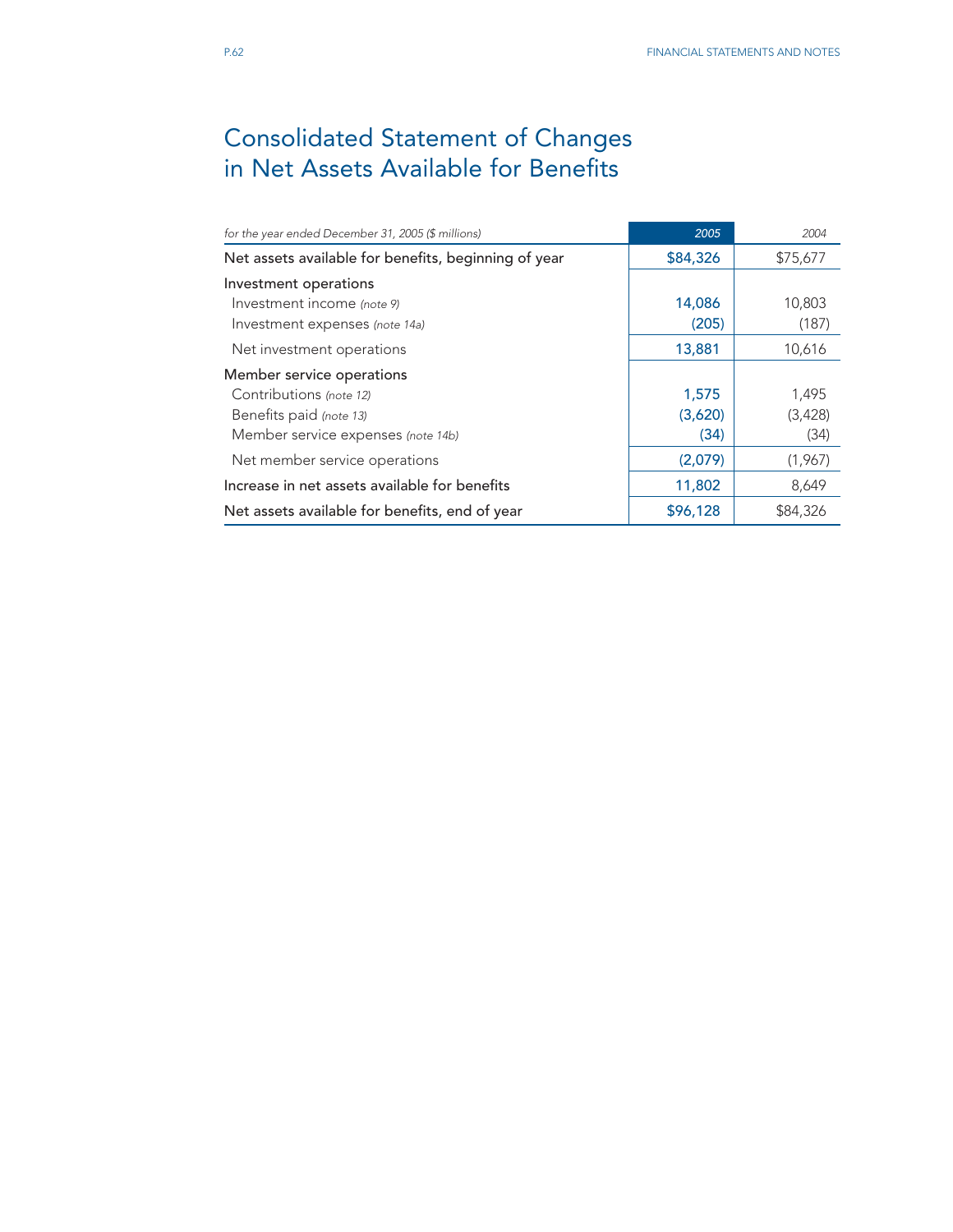# Consolidated Statement of Changes in Accrued Pension Benefits

| for the year ended December 31, 2005 (\$ millions) | 2005         | 2004     |
|----------------------------------------------------|--------------|----------|
| Accrued pension benefits, beginning of year        | 96,728<br>S. | \$83,123 |
| Increase in accrued pension benefits               |              |          |
| Interest on accrued pension benefits               | 5,153        | 4,706    |
| Benefits accrued                                   | 2,820        | 2,299    |
| Changes in actuarial assumptions (note 5a)         | 9,509        | 10,132   |
| Experience gains (note 5c)                         | (60)         | (104)    |
|                                                    | 17,422       | 17,033   |
| Decrease in accrued pension benefits               |              |          |
| Benefits paid (note 13)                            | 3,620        | 3,428    |
| Net increase in accrued pension benefits           | 13,802       | 13,605   |
| Accrued pension benefits, end of year              | \$110,530    | \$96,728 |

# Consolidated Statement of Changes in Deficit

| for the year ended December 31, 2005 (\$ millions)                                                   | 2005              | 2004             |
|------------------------------------------------------------------------------------------------------|-------------------|------------------|
| Deficit, beginning of year                                                                           | \$ (13,937)       | \$ (3,966)       |
| Increase in net assets available for benefits<br>Change in actuarial asset value adjustment (note 4) | 11,802<br>(5,899) | 8,649<br>(5,015) |
| Increase in actuarial value of net assets available for benefits                                     | 5,903             | 3,634            |
| Net increase in accrued pension benefits                                                             | (13,802)          | (13,605)         |
| Deficit, end of year                                                                                 | \$ (21,836)       | \$(13,937)       |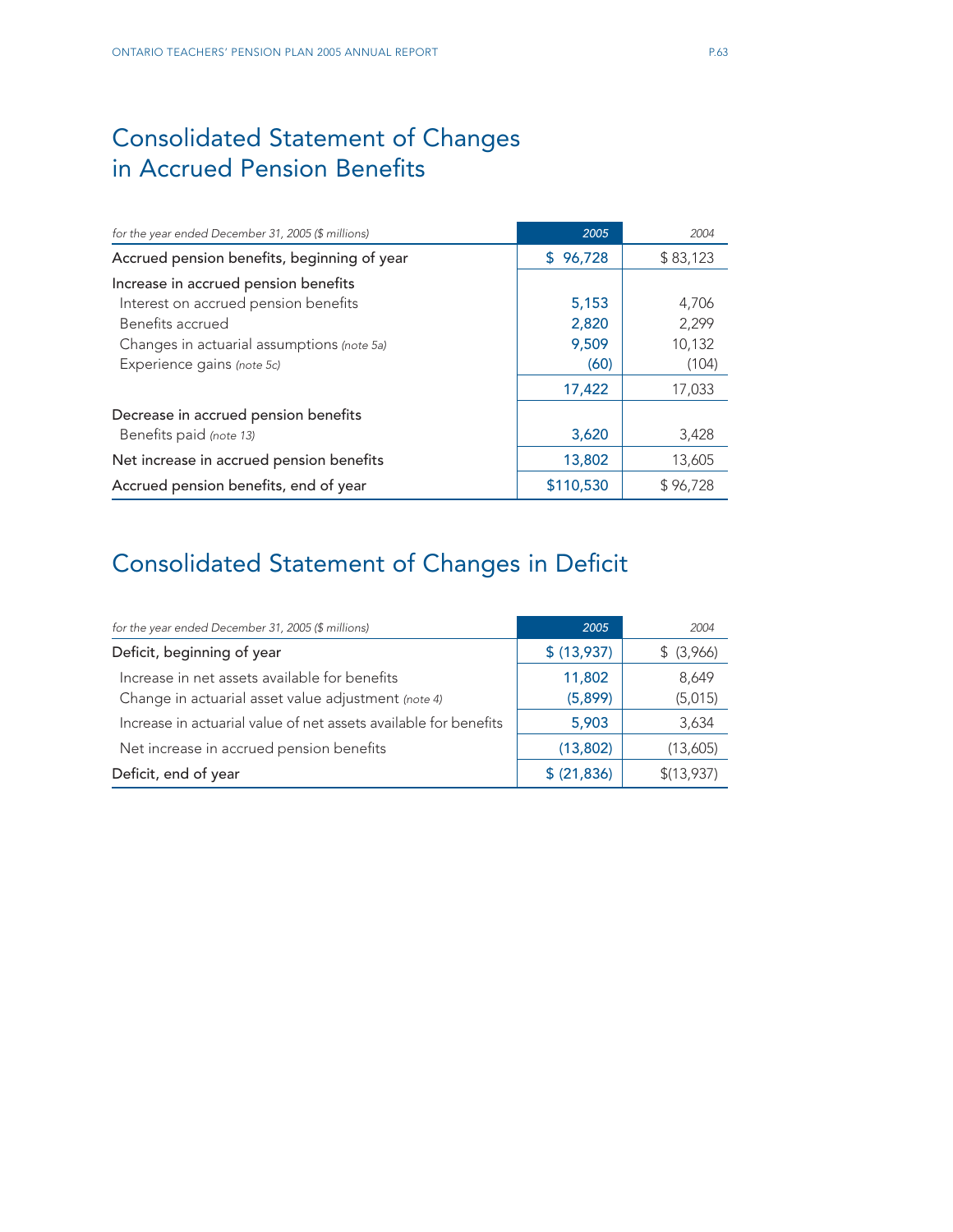# Notes to Consolidated Financial Statements

*for the year ended December 31, 2005*

# Description of Plan

The following description of the Ontario Teachers' Pension Plan (the Plan) is a summary only. For more complete information, reference should be made to the *Teachers' Pension Act* (the TPA) as amended.

### (a) General

The Plan is governed by the TPA. It is a contributory defined benefit pension plan co-sponsored by the Province of Ontario (the Province) and Plan members, represented by the Ontario Teachers' Federation (the OTF) (the co-sponsors). The terms of the Plan are set out in the Partners' Agreement.

The Plan is registered with the Financial Services Commission of Ontario and under the *Income Tax Act (Canada)* (registration number 0345785) as a Registered Pension Plan which is not subject to income taxes.

The Plan is administered and the investments are managed by the Ontario Teachers' Pension Plan Board (the Board). Under the TPA, the Board is constituted as a corporation without share capital to which the *Corporations Act (Ontario)* does not apply.

#### (b) Funding

Plan benefits are funded by contributions and investment earnings. Contributions are made by active members of the Plan and are matched by either the Province or designated private schools and organizations. The determination of the value of the benefits and required contributions is made on the basis of periodic actuarial valuations.

#### (c) Retirement Pensions

A retirement pension is available based on the number of years of credited service, the average of the best five annual salaries and the age of the member at retirement. A member is eligible for a reduced retirement pension from age 50. An unreduced retirement pension is available at age 65 or if the sum of a member's age and qualifying service equals 85.

#### (d) Disability Pensions

A disability pension is available at any age to a disabled member with a minimum of 10 years of qualifying service. The type of disability pension is determined by the extent of the disability.

### (e) Death Benefits

Death benefits are available on the death of an active member and may be available on the death of a retired member. The benefit may take the form of a survivor pension, lump-sum payment or both.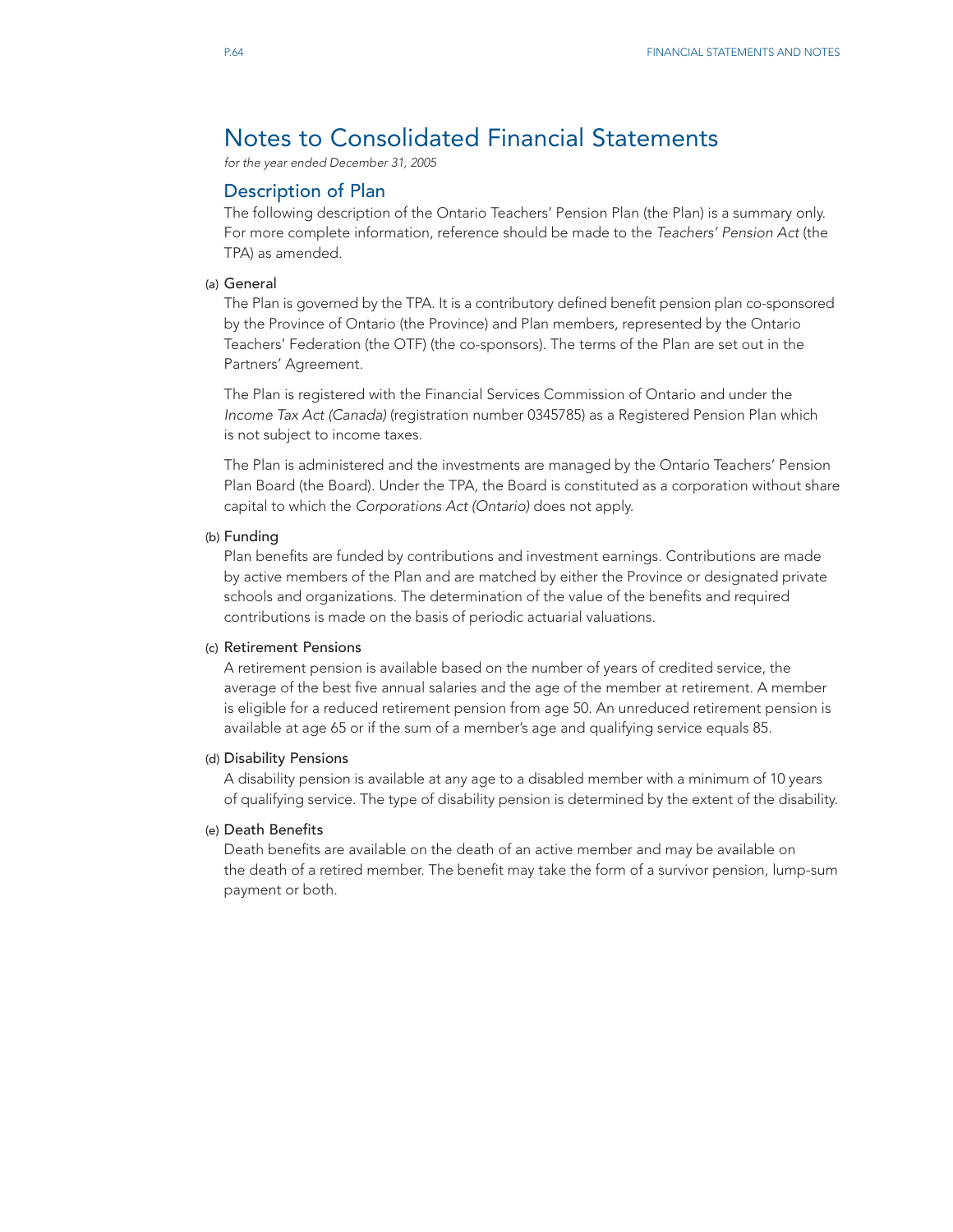#### (f) Escalation of Benefits

Pension benefits are adjusted annually for inflation at 100 percent of the Consumer Price Index, subject to a limit of 8 percent in any one year with any excess carried forward.

#### (g) Retirement Compensation Arrangement

Restrictions in the *Income Tax Act (Canada)* (the ITA) and its regulations on the payment of certain benefits from the registered pension plan for periods of service after 1991 may impact some Plan members. To address affected members, the Retirement Compensation Arrangement (the RCA) was established by agreement between the co-sponsors as a supplementary plan to provide for these benefits. Examples of these benefits include: (1) members of the Plan who retired with average earnings above \$108,950 (CPP-exempt members \$100,000) in 2005 and \$100,460 (CPP-exempt members \$91,667) in 2004; and (2) members whose pensions would require a larger reduction for early retirement to comply with the ITA limitations than the Plan would impose. Because the RCA is a separate trust, the net assets available for benefits and accrued benefits and deficit of the RCA are not included in these consolidated financial statements.

# Note 1.

# Summary of significant accounting policies

# (a) Basis of Presentation

These consolidated financial statements are prepared in accordance with Canadian generally accepted accounting principles.

The fair value of assets and liabilities and the results of operations of subsidiary companies and variable interest entities (VIEs) where the Plan is the primary beneficiary (see *note 7*) are consolidated as part of the Plan's financial statements. The Plan's consolidated financial statements include its proportionate share of the fair value of assets, liabilities and operations of investments in joint ventures.

Intercompany transactions and balances are eliminated in preparing these consolidated financial statements.

Certain comparative figures have been reclassified to conform with the current year's presentation.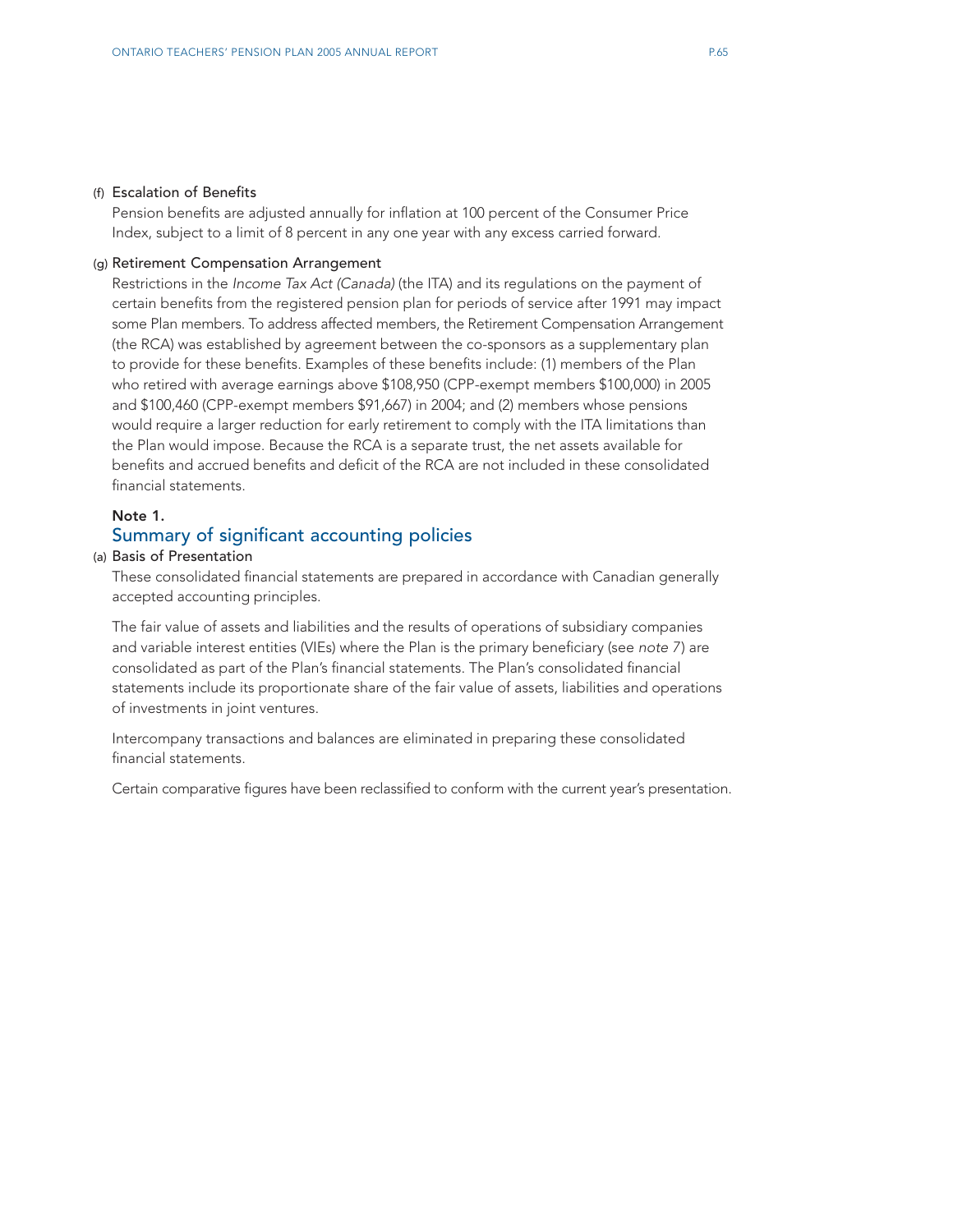# (b) Investments

*Valuation of Investments*

Investments and investment-related liabilities are stated at fair value. Fair value is an estimate of the amount of consideration that would be agreed upon in an arm's-length transaction between knowledgeable, willing parties who are under no compulsion to act.

Fair values of investments are determined as follows:

- a. Short-term money-market securities are valued using either market quoted prices or discounted cash flows based on current market yields, when market quoted prices are unavailable.
- b. Bonds are valued on the basis of market quotes. Where quoted prices are not available, estimated values are calculated using discounted cash flows based on current market yields and comparable securities, as appropriate.
- c. Public equities are valued at quoted market prices. In the event a security halts trading for an unspecified period of time, management will estimate the fair value based on discussions with external parties and independent research.
- d. Real estate, private equities, infrastructure and timber are valued based on estimated fair values determined using appropriate valuation techniques and management's and/or appraisers' best estimates.
- e. All derivative financial instruments are recorded at fair value using market prices. Where quoted market values are not readily available, appropriate valuation techniques are used to determine fair value.

#### *Trade-Date Reporting*

Purchases and sales of investments and derivative contracts are recorded as of the trade date (the date upon which the substantial risks and rewards have been transferred).

#### *Investment Income*

Dividend income is recognized based on the ex-dividend date, and interest income and real estate income are recognized on the accrual basis as earned. Investment income also includes gains and losses both realized and unrealized. Since real estate income is determined on a fair value basis, a charge for depreciation and amortization is excluded from the determination of real estate income.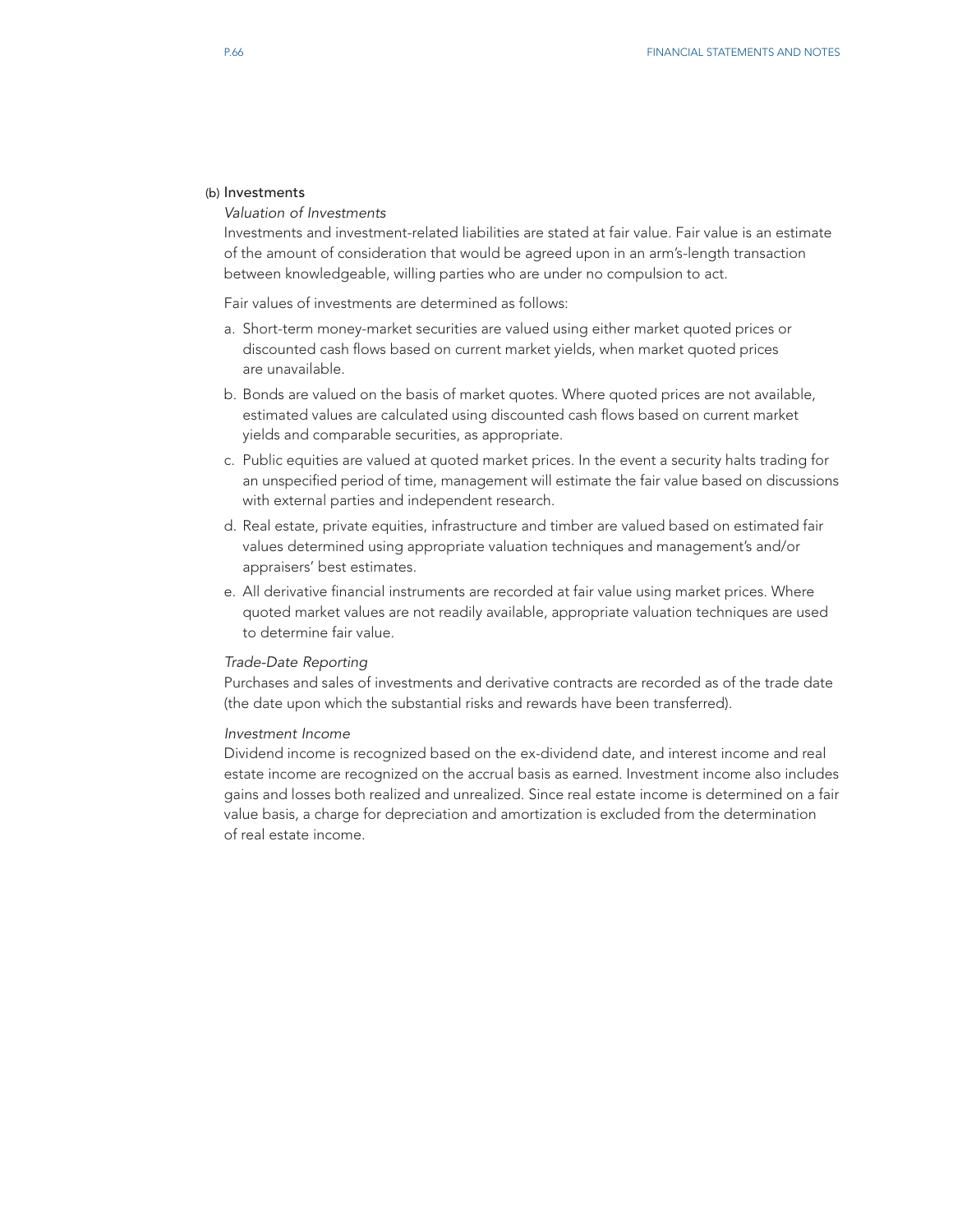### (c) Foreign Currency Translation

Assets and liabilities denominated in foreign currencies are translated into Canadian dollars at the exchange rates prevailing on the year-end date. Income and expenses are translated into Canadian dollars at the exchange rates prevailing on the dates of the transactions. The realized and unrealized gains and losses arising from these translations are included within net realized and unrealized gains on investments in investment income.

# (d) Accrued Pension Benefits

The value of accrued pension benefits and changes therein during the year are based on an actuarial valuation prepared by an independent firm of actuaries. The valuation is made as at the beginning of the year and then extrapolated to year end. It uses the projected benefit method pro-rated on service and management's best estimate, as at the valuation date, of various economic and non-economic assumptions.

#### (e) Contributions

Contributions from the members, the Province and designated private schools and organizations are recorded on an accrual basis. Cash received from members for credited service and cash transfers from other pension plans are recorded when received.

# (f) Benefits

Benefit payments to members and others, commuted value payments and refunds to former members, and transfer payments to other plans are recorded in the period in which they are paid. Any benefit payment accruals not paid are reflected in accrued pension benefits.

# (g) Use of Estimates

In preparing these consolidated financial statements, management uses estimates and assumptions that primarily affect the reported values of assets and liabilities, and related income and expenses. Significant estimates are used primarily in the determination of accrued pension benefits and the fair value of investments and investment-related receivables and liabilities. *Note 5* explains how estimates are used in determining accrued pension benefits and *note 1b* explains how estimates are used to derive the fair value of investments and investment-related receivables and liabilities.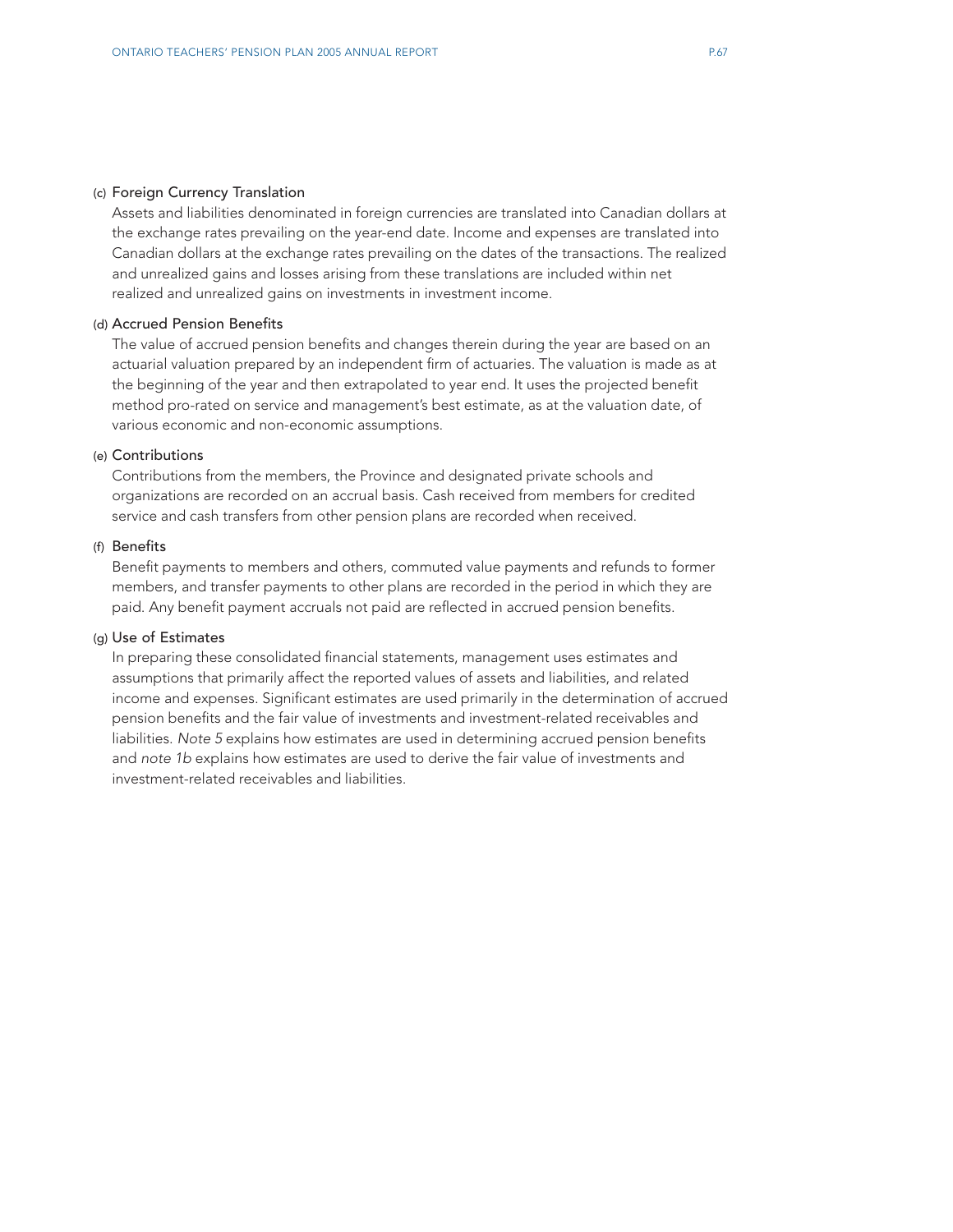# Note 2.

# Investments

The Plan invests directly or through derivatives, in fixed income, equities and inflation-sensitive investments in accordance with its policy of asset diversification.

# (a) Investments<sup>(1)</sup> before Allocating the Effect of Derivative Contracts

The schedule below summarizes the Plan's investments and investment-related liabilities, including net accrued interest and dividends of \$395 million (2004 – \$379 million), before allocating the effect of derivative contracts, as at December 31:

|                                        |               | 2005    |               | 2004    |
|----------------------------------------|---------------|---------|---------------|---------|
| (\$ millions)                          | Fair<br>Value | Cost    | Fair<br>Value | Cost    |
|                                        |               |         |               |         |
| Fixed income                           |               |         |               |         |
| Debentures                             | \$<br>9,581   | \$8,065 | \$11,361      | \$9,178 |
| <b>Bonds</b>                           | 17,563        | 17,067  | 16,555        | 16,500  |
| Money-market securities                | 5,433         | 5,419   | 6,240         | 6,231   |
| Alternative investments <sup>(2)</sup> | 6,741         | 6,222   | 4,768         | 4,340   |
|                                        | 39,318        | 36,773  | 38,924        | 36,249  |
| Equity                                 |               |         |               |         |
| Publicly traded                        |               |         |               |         |
| Canadian                               | 14,653        | 8,706   | 12,788        | 8,101   |
| Non-Canadian                           | 14,710        | 13,628  | 9,808         | 9,001   |
| Non-publicly traded                    |               |         |               |         |
| Canadian                               | 3,640         | 3,359   | 2,395         | 2,398   |
| Non-Canadian                           | 5,236         | 5,366   | 2,118         | 2,594   |
|                                        | 38,239        | 31,059  | 27,109        | 22,094  |
| Inflation-sensitive investments        |               |         |               |         |
| Real estate (note 8)                   | 12,966        | 10,080  | 11,362        | 9,922   |
| Real-rate products                     |               |         |               |         |
| Canadian                               | 8,657         | 5,824   | 8,515         | 6,178   |
| Non-Canadian                           | 1,781         | 1,688   | 2,752         | 2,600   |
| Infrastructure and timber              | 7,742         | 7,672   | 3,277         | 2,953   |
|                                        | 31,146        | 25,264  | 25,906        | 21,653  |
|                                        | 108,703       | 93,096  | 91,939        | 79,996  |
| Investment-related receivables         |               |         |               |         |
| Securities purchased under             |               |         |               |         |
| agreements to resell                   | 4,286         | 4,280   | 8,594         | 8,601   |
| Cash collateral deposited              |               |         |               |         |
| under securities borrowing             |               |         |               |         |
| arrangements                           | 756           | 770     | 13            | 13      |
| Derivative-related, net                | 1,874         | 433     | 2,848         | 960     |
|                                        | 6,916         | 5,483   | 11,455        | 9,574   |
| Investments                            | 115,619       | 98,579  | 103,394       | 89,570  |

*(1)For additional details, refer to the schedule of Investments over \$50 million on page 87.*

*(2)Comprised of hedge funds and managed futures accounts.*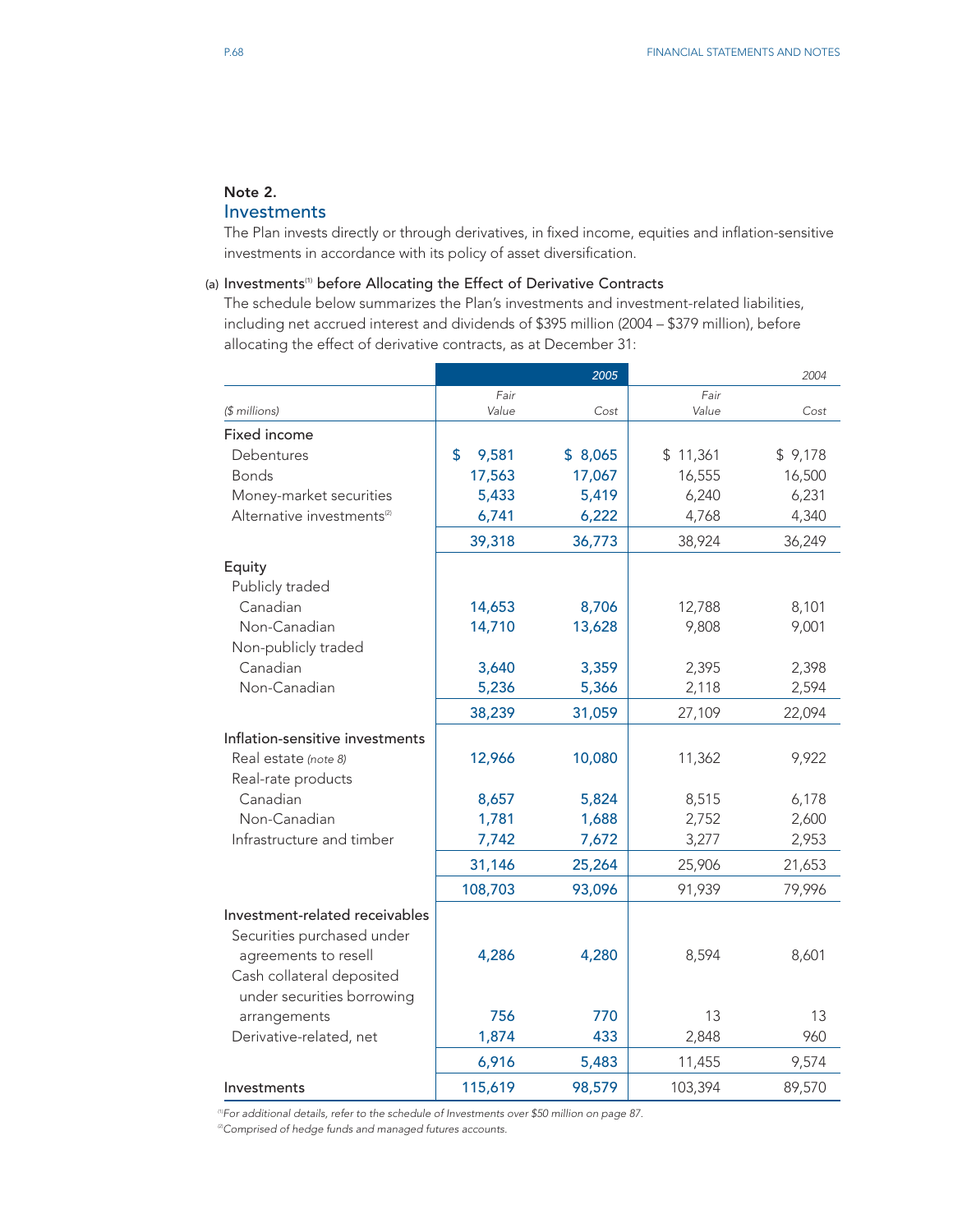|                                |            | 2005       |             | 2004        |
|--------------------------------|------------|------------|-------------|-------------|
|                                | Fair       |            | Fair        |             |
| $$$ millions)                  | Value      | Cost       | Value       | Cost        |
| Investment-related liabilities |            |            |             |             |
| Securities sold under          |            |            |             |             |
| agreements to repurchase       | \$ (5,238) | \$ (5,231) | \$(10, 439) | \$(10, 449) |
| Securities sold but not        |            |            |             |             |
| yet purchased                  |            |            |             |             |
| Fixed income                   | (3,647)    | (3,644)    | (4,567)     | (4,550)     |
| Equities                       | (750)      | (747)      | (13)        | (13)        |
| Joint ventures (note 6)        | (3, 499)   | (3, 499)   | (772)       | (798)       |
| Subsidiaries and VIEs (note 7) | (2,517)    | (2,525)    |             |             |
| Real estate (note 8)           | (4,215)    | (3,941)    | (4, 165)    | (3,852)     |
| Derivative-related, net        | (949)      | (851)      | (1,719)     | (740)       |
|                                | (20, 815)  | (20, 438)  | (21, 675)   | (20,402)    |
| Net investments (note 2c)      | \$94,804   | \$78,141   | \$81,719    | \$69,168    |

# (b) Derivative Contracts

Derivative contracts are financial contracts, the value of which is derived from the value of underlying assets, commodities, indices, interest rates or currency rates. Derivative contracts are transacted either in the over-the-counter (OTC) market or on regulated exchanges.

Notional amounts of derivative contracts represent the contractual amount to which a rate or price is applied for computing the cash to be paid or received. Notional amounts are the basis upon which the returns from, and the fair value of, the contracts are determined.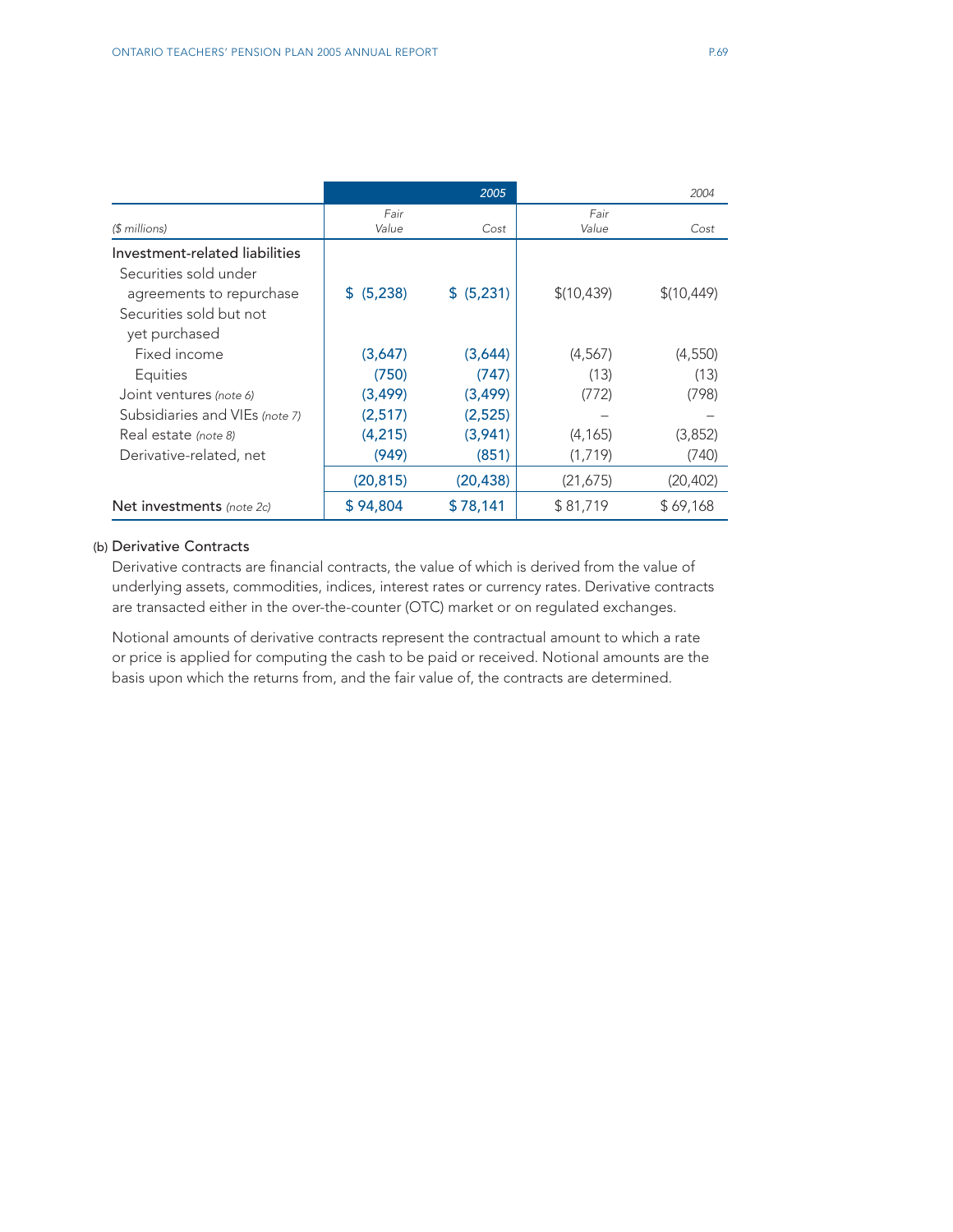|                             |             |           | 2005          |           | 2004          |
|-----------------------------|-------------|-----------|---------------|-----------|---------------|
| (\$ millions)               |             | Notional  | Fair<br>Value | Notional  | Fair<br>Value |
| <b>Equity and Commodity</b> |             |           |               |           |               |
| <b>Derivatives</b>          |             |           |               |           |               |
| Swaps                       |             | \$18,347  | 775<br>\$     | \$20,746  | \$<br>633     |
| Futures                     |             | 3,299     | 13            | 3,894     | 1             |
| Options: Listed - purchased |             | 61        | -             | 63        | 1             |
|                             | $-$ written | 106       | (1)           | 59        |               |
| OTC                         | - purchased | 664       | 43            | 594       | 4             |
|                             | - written   | 422       | (10)          | 846       | (14)          |
|                             |             | 22,899    | 820           | 26,202    | 625           |
| Interest Rate Derivatives   |             |           |               |           |               |
| Swaps                       |             | 43,430    | 126           | 35,131    | (332)         |
| <b>Futures</b>              |             | 23,050    | (1)           | 58,583    | (10)          |
| Options: Listed - purchased |             | 3,158     | 1             | 3,637     | 2             |
|                             | $-$ written | 2,346     | (1)           | 1,802     | (3)           |
| OTC                         | - purchased | 13,673    | 126           | 13,920    | 133           |
|                             | - written   | 12,347    | (92)          | 13,627    | (122)         |
|                             |             | 98,004    | 159           | 126,700   | (332)         |
| <b>Currency Derivatives</b> |             |           |               |           |               |
| Swaps                       |             | 1,037     | 86            | 666       | 102           |
| Forwards <sup>(3)</sup>     |             | 68,224    | 174           | 52,913    | 417           |
| <b>Futures</b>              |             | 4         |               | 62        |               |
| Options: OTC                | - purchased | 3,957     | 33            | 14,478    | 187           |
|                             | $-$ written | 2,344     | (35)          | 2,096     | (24)          |
|                             |             | 75,566    | 258           | 70,215    | 682           |
| <b>Credit Derivatives</b>   |             |           |               |           |               |
|                             |             |           |               |           |               |
| Credit default              |             |           |               |           |               |
| swaps                       | - purchased | 1,323     | 69            | 494       | 145           |
|                             | - written   | 803       | (10)          | 306       | (1)           |
| Total return swaps          |             | 464       | 2             | 564       | (2)           |
|                             |             | 2,590     | 61            | 1,364     | 142           |
| <b>Other Derivatives</b>    |             |           |               |           |               |
| Volatility/variance swaps   |             | 6,465     | 27            | 3,690     | 13            |
| Dividend swaps              |             | 115       | 37            | 124       | 37            |
|                             |             | 6,580     | 64            | 3,814     | 50            |
|                             |             | 205,639   | 1,362         | 228,295   | 1,167         |
| Less: Net cash collateral   |             |           |               |           |               |
| received under              |             |           |               |           |               |
| derivative contracts        |             |           | (437)         |           | (38)          |
| Notional and net fair value |             |           |               |           |               |
| of derivative contracts     |             | \$205,639 | 925<br>\$     | \$228,295 | \$1,129       |

The following schedule summarizes the notional amounts and fair value of the Plan's derivative contracts held as at December 31:

*(3)Excludes currency forwards related to Real Estate assets as disclosed in* note 8*.*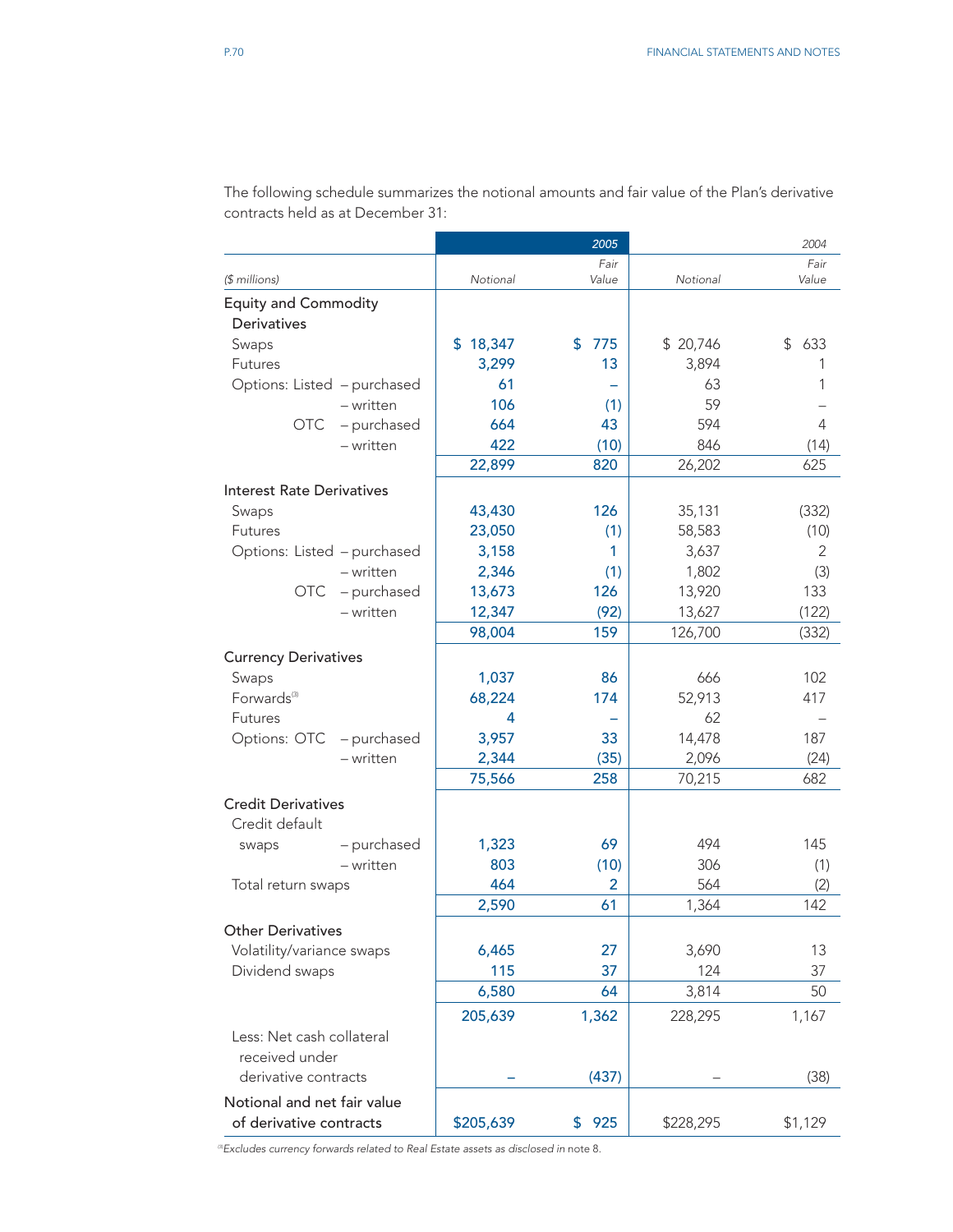The net fair value of derivative contracts as at December 31 on the previous page is represented by:

| (\$ millions)                                       | 2005    | 2004    |
|-----------------------------------------------------|---------|---------|
| Derivative-related receivables                      | \$2,326 | \$2,988 |
| Cash collateral paid under derivative contracts     | 116     | 302     |
| Derivative-related liabilities                      | (964)   | (1,821) |
| Cash collateral received under derivative contracts | (553)   | (340)   |
|                                                     | 925     | \$1.129 |

The derivative contracts on the previous page mature within one year except for the following, which have a weighted average maturity as follows:

|                                            |                            | 2005                                       |                            | 2004                                       |
|--------------------------------------------|----------------------------|--------------------------------------------|----------------------------|--------------------------------------------|
|                                            | Notional<br>$($$ millions) | Weighted<br>Average<br>Maturity<br>(years) | Notional<br>$($$ millions) | Weighted<br>Average<br>Maturity<br>(years) |
| <b>Equity and Commodity</b><br>Derivatives |                            |                                            |                            |                                            |
| Swaps                                      | \$1,387                    | 2.9                                        | \$1,878                    | 2.6                                        |
| OTC options                                | 3                          | 1.1                                        |                            |                                            |
| Interest Rate Derivatives                  |                            |                                            |                            |                                            |
| Swaps                                      | 34,673                     | 4.7                                        | 33,056                     | 5.0                                        |
| OTC options                                | 9,913                      | 5.3                                        | 10,478                     | 3.6                                        |
| <b>Currency Derivatives</b>                |                            |                                            |                            |                                            |
| Swaps                                      | 987                        | 6.8                                        | 569                        | 4.0                                        |
| Forwards                                   | 595                        | 1.2                                        | 541                        | 1.0                                        |
| <b>Credit Derivatives</b>                  |                            |                                            |                            |                                            |
| Credit default swaps                       | 2,072                      | 6.4                                        | 693                        | 4.2                                        |
| Total return swaps                         | 440                        | 5.0                                        | 549                        | 5.2                                        |
| <b>Other Derivatives</b>                   |                            |                                            |                            |                                            |
| Volatility/variance swaps                  | 4,287                      | 2.4                                        | 54                         | 2.5                                        |
| Dividend swaps                             | 76                         | 4.4                                        |                            | 2.8                                        |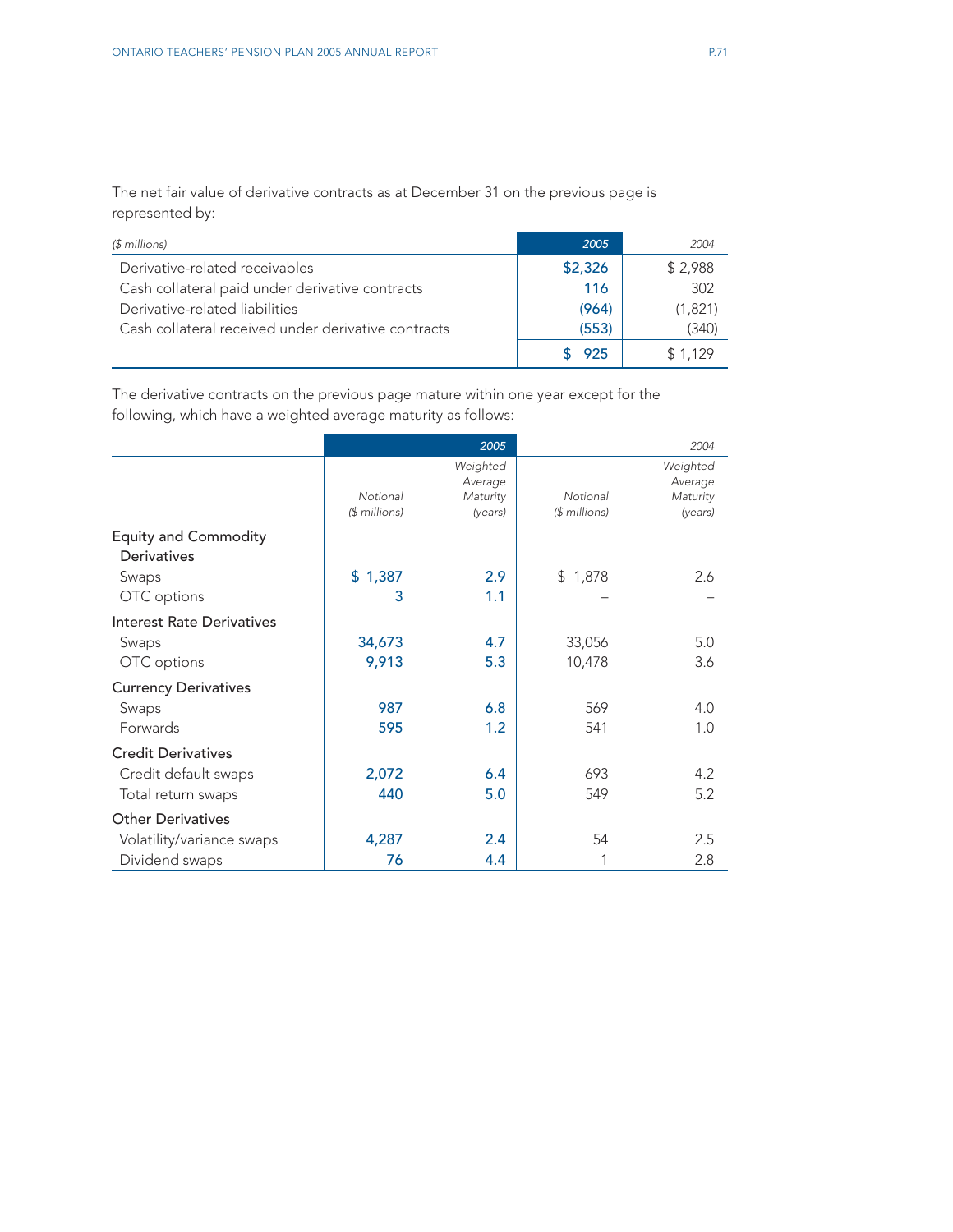#### (c) Investment Asset Mix

The Plan has a policy asset mix of approximately 45% equities, 22% fixed income and 33% inflation-sensitive investments at December 31, 2005. At December 31, 2004, the Plan's policy asset mix was approximately 45% equities, 23% fixed income and 32% inflationsensitive investments.

Direct investments, derivative contracts, and investment-related receivables and liabilities are classified by asset-mix category based on the intent of the investment strategies of the underlying portfolios of the Plan. The Plan's net investments as at December 31 are summarized below:

|                            |                                                                        | 2005           |                                                                       | 2004           |
|----------------------------|------------------------------------------------------------------------|----------------|-----------------------------------------------------------------------|----------------|
|                            | <b>Effective Net</b><br>Investments<br>at Fair Value<br>$($$ millions) | Asset Mix<br>% | <b>Effective Net</b><br>Investments<br>at Fair Value<br>$$$ millions) | Asset Mix<br>% |
| Equity                     |                                                                        |                |                                                                       |                |
| Canadian                   | \$20,205                                                               | 22%            | \$16,797                                                              | 21%            |
| Non-Canadian               | 25,782                                                                 | 27             | 23,087                                                                | 28             |
|                            | 45,987                                                                 | 49             | 39,884                                                                | 49             |
| Fixed income               |                                                                        |                |                                                                       |                |
| <b>Bonds</b>               | 4,334                                                                  | 5              | 8,956                                                                 | 11             |
| Alternative investments    | 6,199                                                                  | 6              | 4,481                                                                 | 5              |
| Absolute return strategies | 3,291                                                                  | 3              | 6,705                                                                 | 8              |
| Money market               | 8,264                                                                  | 9              | (2,530)                                                               | (3)            |
| Debt on real estate        |                                                                        |                |                                                                       |                |
| properties (note 8)        | (3,705)                                                                | (4)            | (3,706)                                                               | (4)            |
|                            | 18,383                                                                 | 19             | 13,906                                                                | 17             |
| Inflation-sensitive        |                                                                        |                |                                                                       |                |
| Real estate, net (note 8)  | 12,456                                                                 | 13             | 10,903                                                                | 13             |
| Real-rate products         | 10,559                                                                 | 11             | 11,902                                                                | 14             |
| Infrastructure and timber  | 4,769                                                                  | 5              | 2,994                                                                 | 4              |
| Commodities                | 2,650                                                                  | 3              | 2,130                                                                 | 3              |
|                            | 30,434                                                                 | 32             | 27,929                                                                | 34             |
| Total net investments      | \$94,804                                                               | 100%           | \$81,719                                                              | 100%           |

### (d) Interest Rate Risk

Interest rate risk refers to the effect on the market value of the Plan's assets and liabilities due to fluctuations in interest rates. The value of the Plan's assets is affected by short-term changes in nominal and real interest rates. Pension liabilities are exposed to fluctuations in long-term interest rates as well as expectations for salary escalation.

As at December 31, 2005, holding the inflation and salary escalation assumptions constant, a 1% decrease in the assumed long-term real rates of return would result in an increase in the pension liabilities of approximately 17% (2004 – 16%).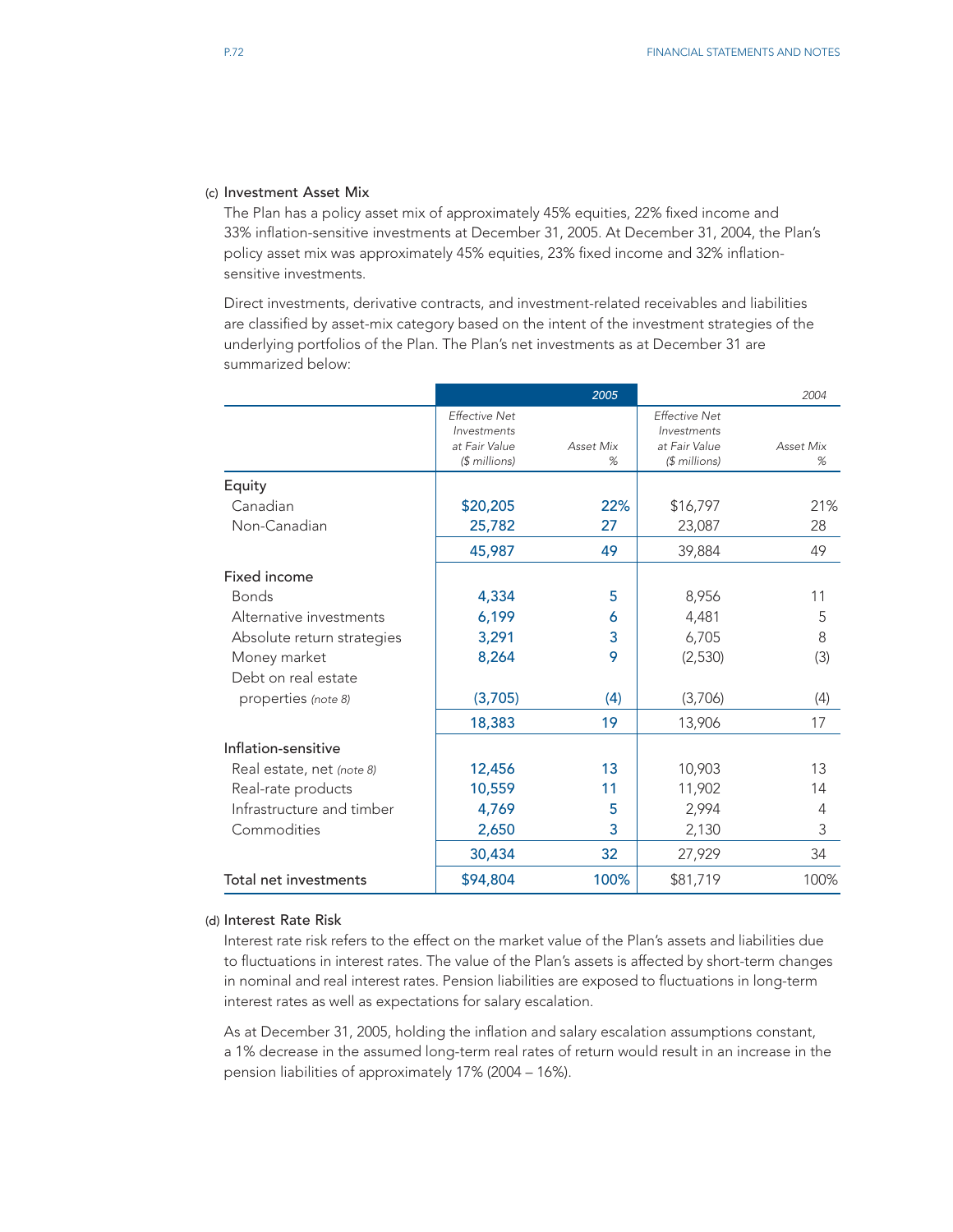After giving effect to the derivative contracts and investment-related receivables and liabilities discussed in *note 2b*, a 1% increase in nominal interest rates would result in a decline in the value of the fixed-income securities of 7.0% (2004 – 6.5%). Similarly, a 1% increase in real interest rates would result in a decline in the value of the real-rate products of 17% (2004 – 17%).

### (e) Credit Risk

The Plan is exposed to the risk that a counterparty defaults or becomes insolvent (credit risk).

As at December 31, 2005, the Plan's most significant concentration of credit risk is with the Government of Canada and the Province of Ontario. This concentration relates primarily to the holding of \$14.8 billion of Government of Canada issued securities, \$9.6 billion of non-marketable Province of Ontario Debentures, \$0.2 billion in Province of Ontario bonds, a receivable from the Province of Ontario of \$1.5 billion (see *note 3*), and future provincial funding requirements of the Plan.

The Plan limits derivative contract credit risk by dealing principally with counterparties that have a credit rating of A or higher, and by utilizing an internal credit-limit monitoring process, as well as through the use of credit mitigation techniques such as master-netting arrangements (which provide for certain rights of offset) and obtaining collateral where appropriate.

#### (f) Foreign Currency Risk

Foreign currency exposure arises from the Plan's holdings of foreign currency-denominated investments and related derivative contracts. Fluctuations in the relative value of foreign currencies against the Canadian dollar can result in a positive or negative effect on the fair value of investments.

As at December 31, the Plan had investments exposed to foreign currency. In Canadian dollars this exposure is as follows:

| $$$ millions)                 | 2005         | 2004         |
|-------------------------------|--------------|--------------|
| Currency                      | Net Exposure | Net Exposure |
| United States Dollar          | \$6,627      | \$2,574      |
| Euro                          | 4,399        | 3,176        |
| <b>British Pound Sterling</b> | 3,022        | 1,999        |
| Japanese Yen                  | 2,824        | 3,938        |
| Korean Won                    | 538          | 634          |
| Swiss Franc                   | 487          | 450          |
| Brazilian Real                | 351          | 285          |
| Australian Dollar             | 333          | 724          |
| Hong Kong Dollar              | 297          | 421          |
| Other                         | 1,175        | 2,413        |
|                               | \$20,053     | \$16,614     |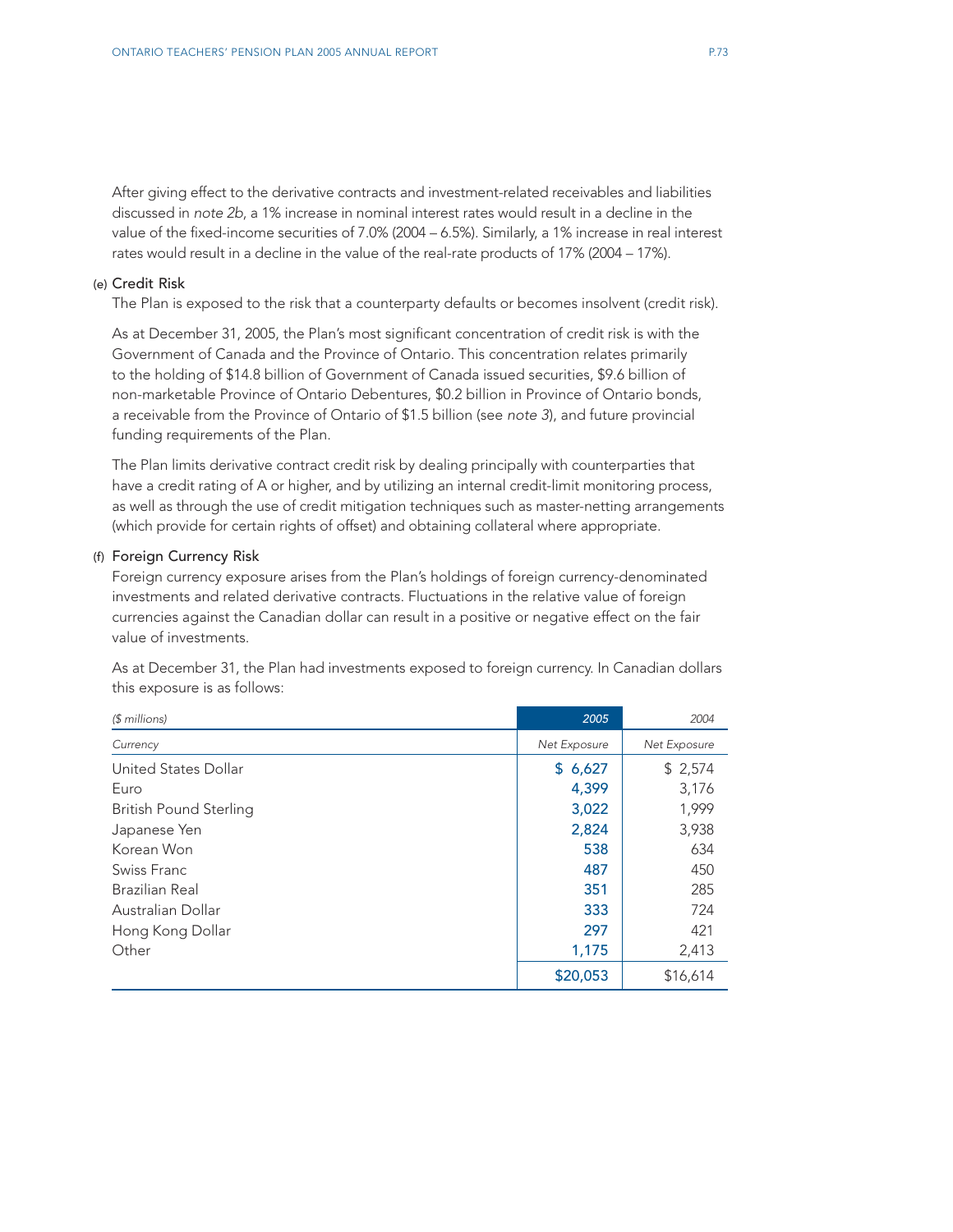#### (g) Securities Lending

The Plan lends securities as a means of generating incremental income or supporting other investment strategies. As at December 31, 2005, the Plan's investments included loaned securities with a fair value of \$1,438 million (2004 – \$4,809 million). The fair value of securities collateral received in respect of these loans was \$1,511 million (2004 – \$4,677 million).

#### (h) Securities Collateral

Securities with a fair value of \$1,227 million (2004 – \$544 million) have been deposited or pledged with various financial institutions as collateral or margin. Securities with a fair value of \$53 million (2004 – \$12 million) have been received from various financial institutions as collateral.

### Note 3.

# Receivable from the Province of Ontario

The receivable from the Province consists of required matching contributions and interest thereon.

| $$$ millions)               | 2005    | 2004    |
|-----------------------------|---------|---------|
| Contributions receivable    | \$1,448 | \$1,370 |
| Accrued interest receivable |         | 53      |
|                             | \$1.495 | \$1,423 |

The receivable as at December 31, 2005 from the Province consists of \$740 million, which was received in January 2006, and an estimated \$755 million to be received with interest in 2007. The receivable as at December 31, 2004 from the Province consists of \$708 million, which was received in January 2005 and an initial estimate of \$715 million to be received in January 2006.

# Note 4.

# Actuarial asset value adjustment

The actuarial value of net assets available for benefits is determined by reference to market rates consistent with assumptions underlying the valuation of accrued pension benefits. The adjustment represents accumulated deferred net gains, being the unamortized difference between the actual, and management's best estimate of, return on the Plan's equity investments (including real estate, commodities, alternative investments, and infrastructure and timber). Annual returns that are in excess of (gains) or below (losses) management's best estimate of returns are amortized over five years. The change in actuarial asset value adjustment for the year was \$(5,899) million (2004 – \$(5,015) million).

Fixed income securities are valued at fair value on a basis consistent with the discount rate used to value the Plan's accrued pension benefits, and therefore do not give rise to the need for an adjustment to net assets.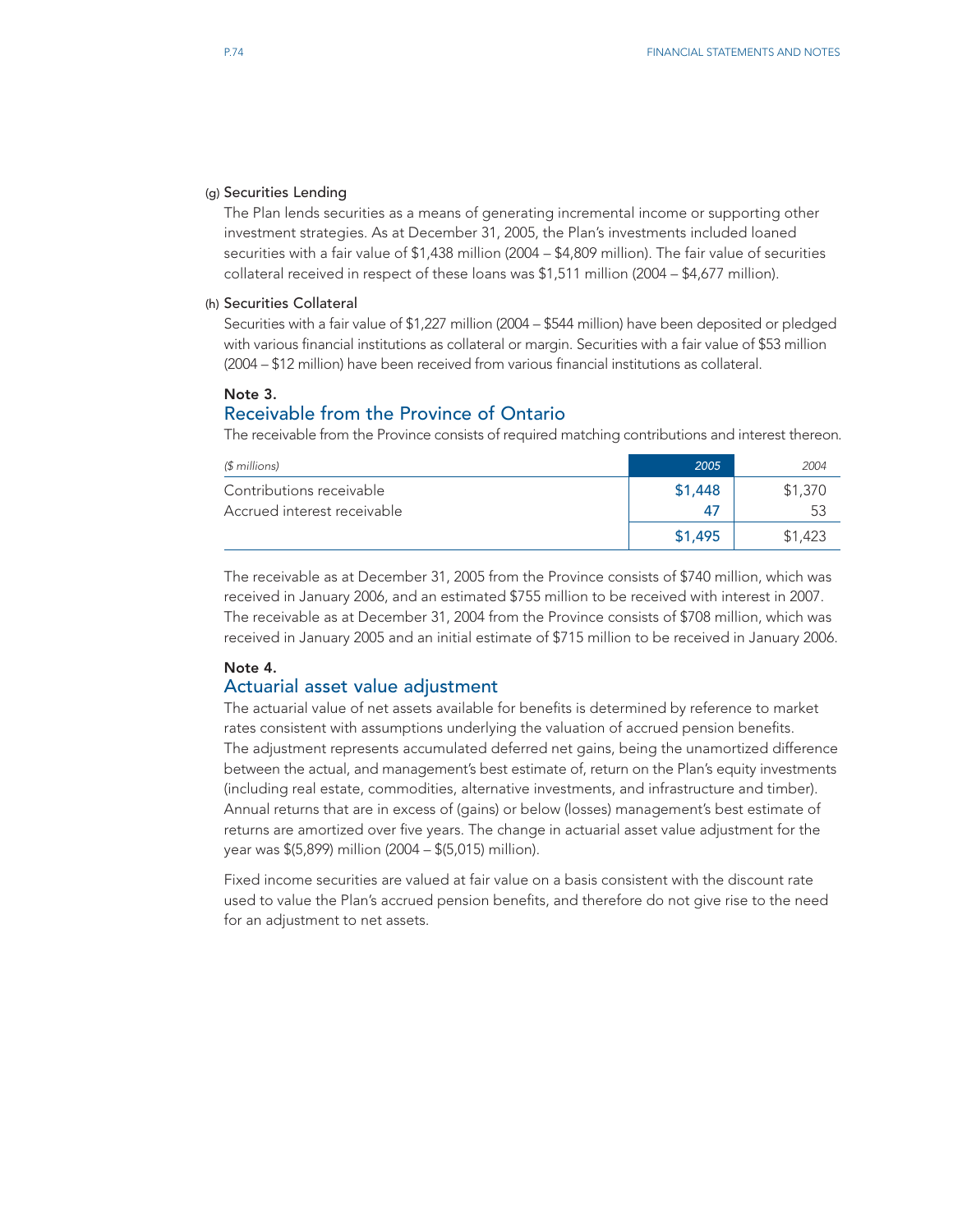|               | Unamortized<br>(Gains)/Losses | Unamortized (Gains)/Losses<br>to Be Recognized in |          |           |            | Unamortized<br>(Gains)/Losses |
|---------------|-------------------------------|---------------------------------------------------|----------|-----------|------------|-------------------------------|
| $$$ millions) | 2005                          | 2006                                              | 2007     | 2008      | 2009       | 2004                          |
| 2001          | \$                            | \$                                                | \$       | S         | \$         | \$1,311                       |
| 2002          | 1,651                         | 1,651                                             |          |           |            | 3,303                         |
| 2003          | (2, 160)                      | (1,080)                                           | (1,080)  |           |            | (3,240)                       |
| 2004          | (2, 182)                      | (728)                                             | (727)    | (727)     |            | (2,909)                       |
| 2005          | (4,743)                       | (1, 185)                                          | (1, 186) | (1, 186)  | (1, 186)   |                               |
|               | \$(7, 434)                    | \$(1,342)                                         | (2,993)  | \$(1,913) | \$(1, 186) | \$(1,535)                     |

The following schedule summarizes the composition of the actuarial asset value adjustment as at December 31:

# Note 5.

# Accrued pension benefits

#### (a) Actuarial Assumptions

The actuarial assumptions used in determining the value of accrued pension benefits of \$110,530 million (2004 – \$96,728 million) reflect management's best estimate of future economic events and involve both economic and non-economic assumptions. The non-economic assumptions include considerations such as mortality as well as withdrawal and retirement rates. The primary economic assumptions include the discount rate, salary escalation rate and the inflation rate. The discount rate is based on the market rate, as at the valuation date, of long-term Government of Canada real-return bonds which have characteristics similar to the Plan's liabilities. The inflation rate is the difference between the yield on Government of Canada long-term nominal bonds and Government of Canada real-return bonds. The salary escalation rate incorporates the inflation rate assumption and long-term expectation of growth in real wages. A summary of the primary economic assumptions, as at December 31, is as follows:

|                        | 2005  | 2004  |
|------------------------|-------|-------|
| Discount rate          | 4.60% | 5.35% |
| Salary escalation rate | 3.60% | 3.75% |
| Inflation rate         | 2.60% | 2.75% |
| Real rate              | 2.00% | 2.60% |

The primary economic assumptions were changed as a result of changes in capital markets during 2005. These changes resulted in a net increase in the value of accrued pension benefits of \$10,141 million (2004 – \$9,952 million increase). In addition, changes in non-economic assumptions decreased the value of accrued pension benefits by \$632 million (2004 – \$180 million increase) resulting in a net increase in the value of accrued pension benefits of \$9,509 million (2004 – \$10,132 million).

### (b) Plan Provisions

No material amendments were made to the Plan provisions in 2005 or in 2004.

#### (c) Experience Gains and Losses

Experience gains of \$60 million (2004 – \$104 million gain) arose from differences between the actuarial assumptions and actual results.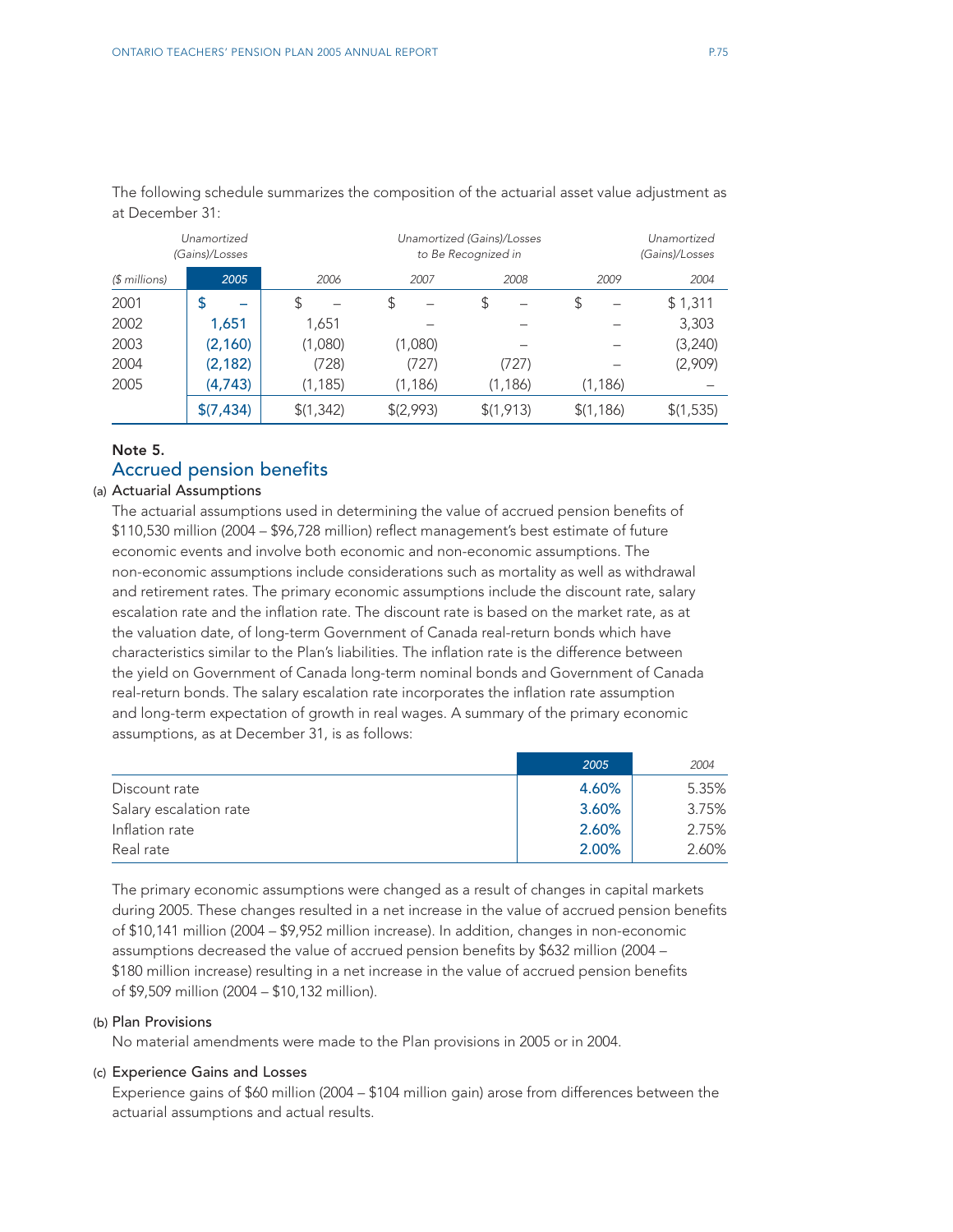# Note 6.

# Investments in joint ventures

The Plan's proportionate share of the fair value of assets and liabilities in joint ventures at December 31, 2005 is \$5,446 million (2004 – \$1,520 million) and \$3,499 million (2004 – \$772 million), respectively.

## Note 7.

# Consolidation of subsidiaries and variable interest entities *Subsidiaries*

In addition to the real estate subsidiary included in *note 8*, in 2005, the Plan acquired a controlling interest in the following companies for consideration of \$926 million comprised primarily of cash:

- A 99% interest in CFM Corporation, a manufacturer of home products and accessories in North America and the United Kingdom;
- A 98% interest in GCAN Insurance Company, a property and casualty insurer operating exclusively in the commercial lines business;
- A 92% interest in Alliance Laundry Systems LLC, a North American manufacturer of commercial laundry products and provider of services for laundromats; and
- A 99% interest in Doane Pet Care Company, a manufacturer of private label pet foods in the United States and Europe.

On the date of acquisition, the consideration paid represented the cumulative fair value of the net assets.

# *Variable Interest Entities*

On January 1, 2005, the Plan adopted CICA Accounting Guideline 15, *Consolidation of Variable Interest Entities* (AcG-15). AcG-15 defines a VIE as an entity which does not have sufficient equity at risk to finance its activities without additional subordinated financial support or an entity in which the holders of the equity at risk lack the characteristics of a controlling financial interest. The primary beneficiary, which is the enterprise that absorbs the majority of the expected losses (as defined in AcG-15) or is entitled to the majority of the expected residual returns (as defined in AcG-15), is required to consolidate the VIE in its financial statements.

The Plan is the primary beneficiary of certain VIEs which are consolidated in these financial statements.

The Plan's fair value of assets and liabilities of subsidiaries (excluding the real estate subsidiary included in *note 8*) and VIEs at December 31, 2005 is \$3,456 million and \$2,517 million, respectively.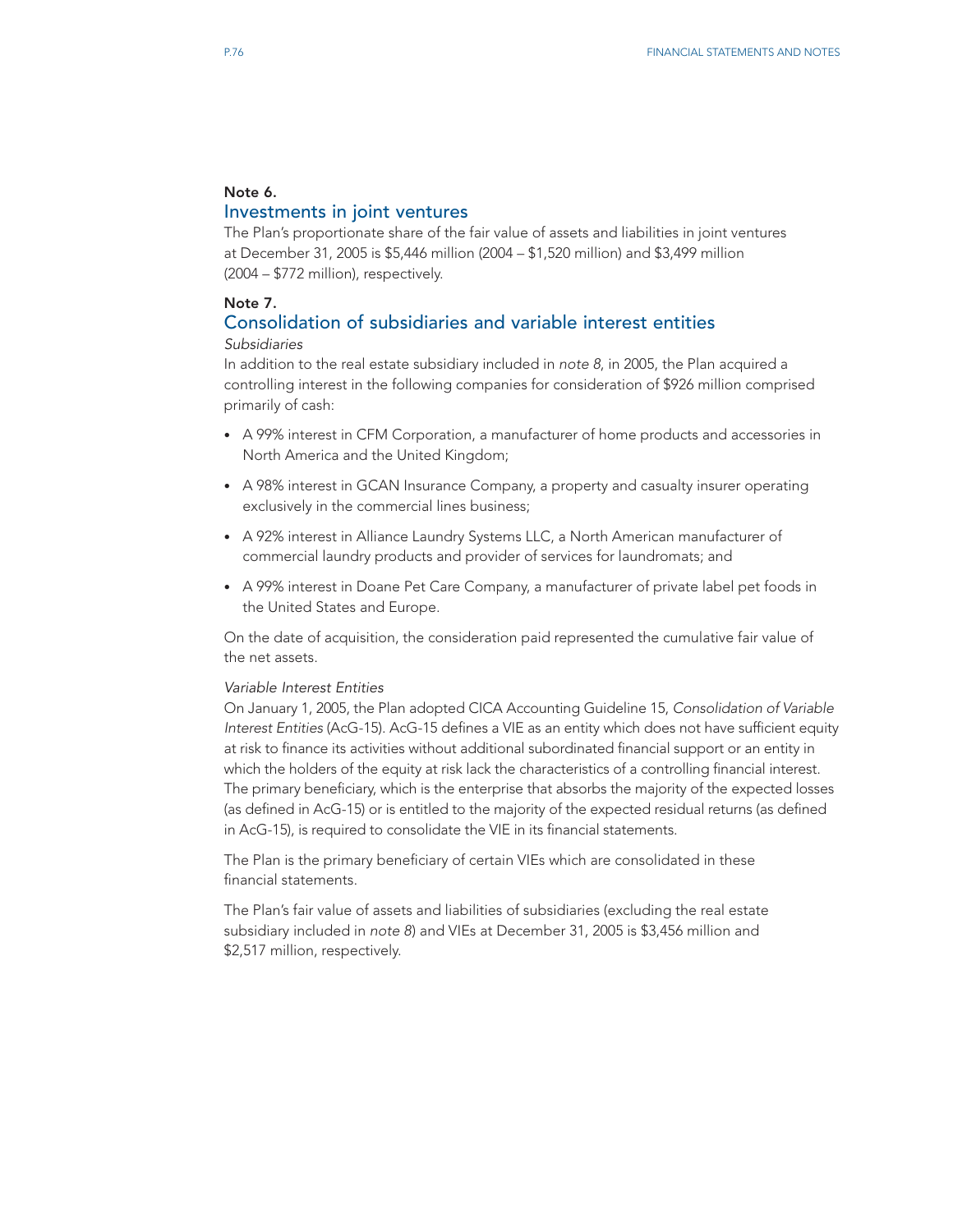# Note 8. Investment in real estate

# (a) Investment in Real Estate

The Plan's investment in real estate, which is comprised of real estate-related investments that are either owned or managed on behalf of the Plan by The Cadillac Fairview Corporation Limited, a wholly owned subsidiary, as at December 31, is as follows:

|                                |             | 2005    |            | 2004    |
|--------------------------------|-------------|---------|------------|---------|
| (\$ millions)                  | Fair Value  | Cost    | Fair Value | Cost    |
| Assets <sup>(1)</sup>          |             |         |            |         |
| Real estate properties         | \$12,378    | \$9,544 | \$10,695   | \$9,223 |
| Investments                    | 475         | 423     | 553        | 585     |
| Other assets                   | 113         | 113     | 114        | 114     |
| Total assets                   | 12,966      | 10,080  | 11,362     | 9,922   |
| Liabilities <sup>(2)</sup>     |             |         |            |         |
| Debt on real estate properties | 3,705       | 3,576   | 3,706      | 3,512   |
| Other liabilities              | 510         | 365     | 459        | 340     |
| Total liabilities              | 4,215       | 3,941   | 4,165      | 3,852   |
| Net investment in real estate  | 8,751<br>S. | \$6,139 | \$7,197    | \$6,070 |

*(1)As at December 31, 2005, U.S. dollar and British pound sterling assets have been hedged by way of foreign currency forward contracts for a notional amount of \$1,584 million (2004 – \$1,556 million) with a combined fair value of \$23 million (2004 – \$16 million). (2)As at December 31, 2005, there are contingent liabilities for the obligations of certain co-owners in the aggregate amount of \$19.3 million (2004 – \$66.1 million). However, in each case the co-owner's share of the assets was available for the purpose of satisfying such obligations.* 

#### (b) Real Estate Income

The Plan's real estate income for the year ended December 31, is as follows:

| $$$ millions)                                                                  | 2005    | 2004    |
|--------------------------------------------------------------------------------|---------|---------|
| Revenue                                                                        |         |         |
| Rental                                                                         | \$1,504 | \$1,456 |
| Investment                                                                     |         | (5)     |
|                                                                                | 1,504   | 1,451   |
| Expenses <sup>(3)</sup>                                                        |         |         |
| Property operating                                                             | 698     | 675     |
| General and administrative                                                     | 39      | 55      |
| Other                                                                          | 12      | 11      |
|                                                                                | 749     | 741     |
| Operating income (note 9)                                                      | 755     | 710     |
| Interest expense (note 9)                                                      | (230)   | (237)   |
|                                                                                | 525     | 473     |
| Net investment gain on real estate assets <sup>(4)(6)</sup>                    | 1,459   | 926     |
| Net investment gain/(loss) on debt on real estate properties <sup>(5)(6)</sup> | 63      | (26)    |
| Net real estate income                                                         | \$2,047 | \$1,373 |

<sup>®</sup>Included in expenses are audit fees of \$1.2 million (2004 – \$1.1 million) incurred in connection with the audit of the *real estate portfolio.*

*(4)Includes unrealized net gain on real estate assets, net of other liabilities, of \$1,420 million (2004 – \$767 million).*

*(5)Includes unrealized net gain on debt on real estate properties of \$65 million (2004 – \$27 million loss).*

*(6)This amount is included in net realized and unrealized gain on investments shown in* note 9*.*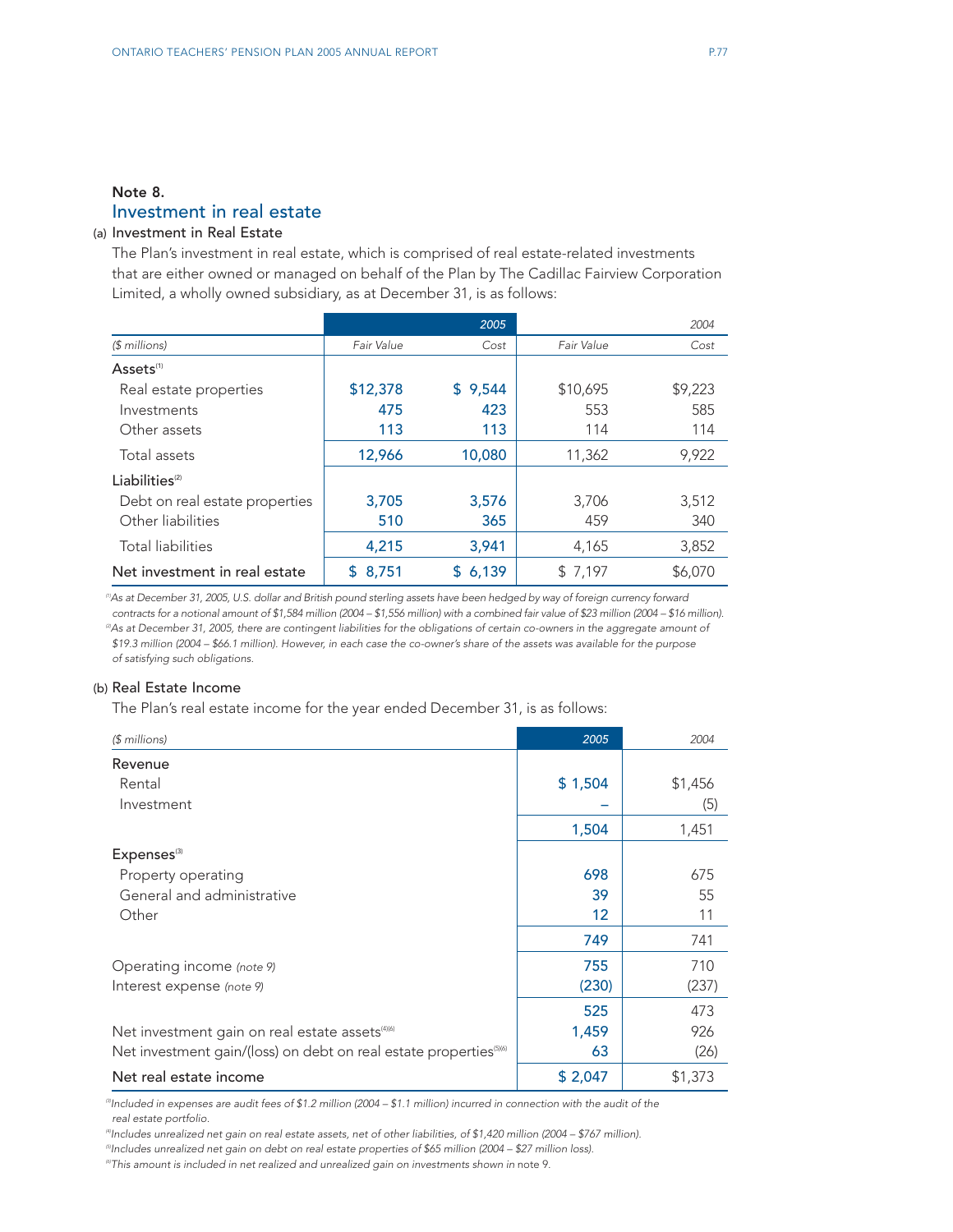# Note 9.

# Investment income

# (a) Investment Income before Allocating Net Realized and Unrealized Gains on Investments to Asset Classes

Investment income, before allocating the net realized and unrealized gains on investments to asset classes, for the year ended December 31, is as follows:

| $$$ millions)                                                     | 2005      | 2004     |
|-------------------------------------------------------------------|-----------|----------|
| Fixed income interest                                             |           |          |
| Debentures                                                        | \$<br>978 | \$1,072  |
| Money-market securities                                           | 126       | 130      |
| <b>Bonds</b>                                                      | 884       | 756      |
| Net repo interest expense                                         | (108)     | (10)     |
| Net swap interest expense                                         | (555)     | (532)    |
| Real estate interest expense (note 8b)                            | (230)     | (237)    |
|                                                                   | 1,095     | 1,179    |
| Equity dividend income                                            |           |          |
| Canadian equity                                                   | 567       | 379      |
| Non-Canadian equity                                               | 818       | 630      |
|                                                                   | 1,385     | 1,009    |
| Inflation-sensitive investment income                             |           |          |
| Real estate operating income (note 8b)                            | 755       | 710      |
| Real-rate products                                                |           |          |
| Canadian                                                          | 227       | 215      |
| Non-Canadian                                                      | 43        | 26       |
| Infrastructure and timber                                         | 403       | 142      |
|                                                                   | 1,428     | 1,093    |
|                                                                   | 3,908     | 3,281    |
| Net realized and unrealized gain on investments <sup>(1)(2)</sup> | 10,178    | 7,522    |
| Investment income                                                 | \$14,086  | \$10,803 |

*(1)Includes unrealized net gains of \$4,112 million (2004 – \$2,186 million). (2)Includes foreign currency gains of \$761 million (2004 – \$1,156 million).*

### (b) Investment Income

Investment income by asset class, after allocating net realized and unrealized gains and losses on investments for the year ended December 31, is as follows:

| $$$ millions)                   | 2005     | 2004     |
|---------------------------------|----------|----------|
| Fixed income                    | \$1,022  | 931      |
| Canadian equity                 | 4.044    | 2.474    |
| Non-Canadian equity             | 4,066    | 3,756    |
| Inflation-sensitive investments | 4.954    | 3,642    |
|                                 | \$14,086 | \$10,803 |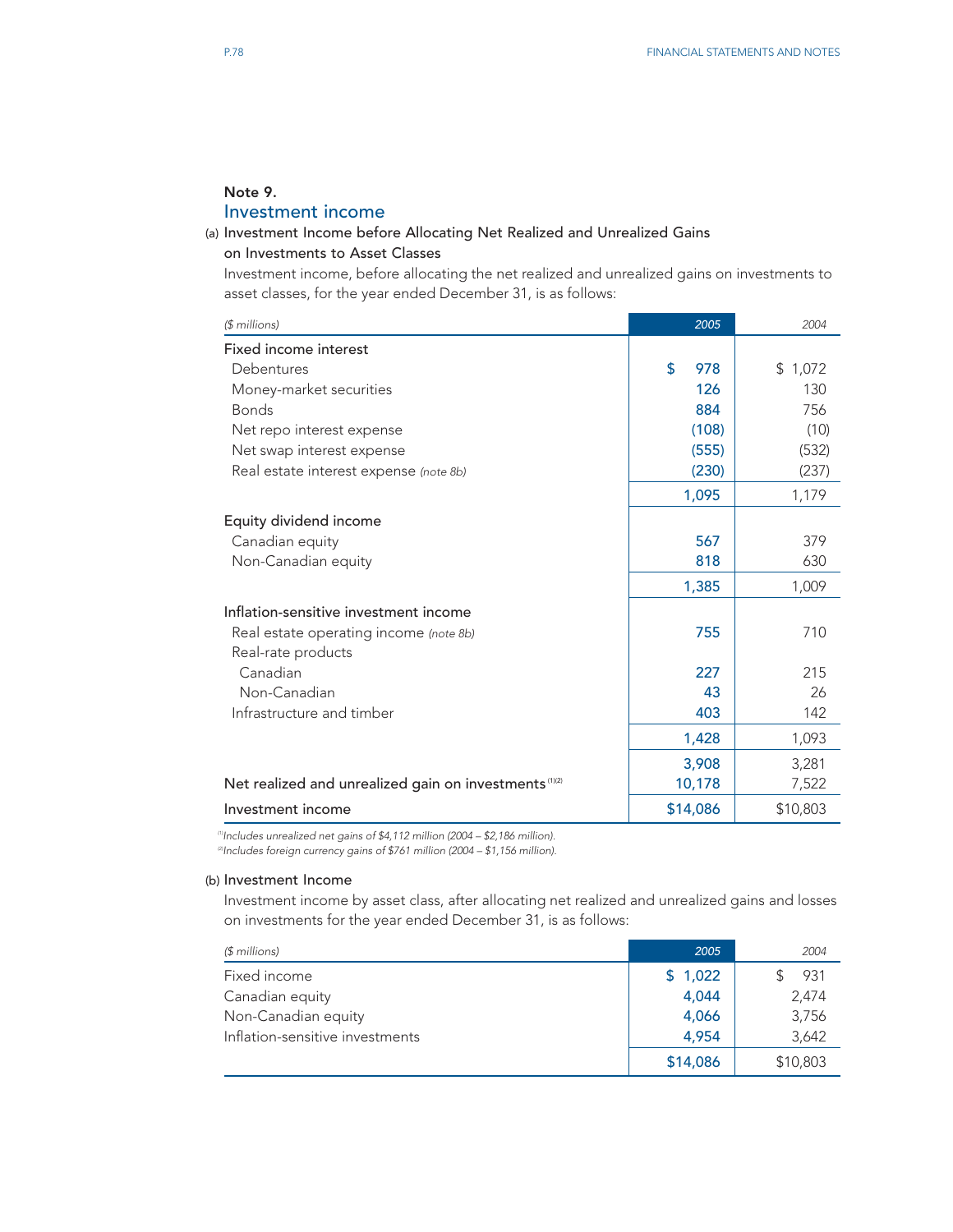# Note 10. Investment returns and related benchmark returns

Investment returns and related benchmark returns by investment asset class for the year ended December 31 are as follows:

|                                 |                       | 2005                               |                       | 2004                               |
|---------------------------------|-----------------------|------------------------------------|-----------------------|------------------------------------|
|                                 | Investment<br>Returns | Investment<br>Benchmark<br>Returns | Investment<br>Returns | Investment<br>Benchmark<br>Returns |
| Fixed income <sup>(1)</sup>     | 15.3%                 | 11.8%                              | 13.3%                 | 8.6%                               |
| Canadian equity                 | 31.7                  | 24.1                               | 21.1                  | 14.5                               |
| Non-Canadian equity             | 8.3                   | 8.0                                | 9.4                   | 8.4                                |
| Inflation-sensitive investments | 17.5                  | 10.0                               | 15.9                  | 10.2                               |
| Total Plan                      | 17.2%                 | 12.7%                              | 14.7%                 | 10.6%                              |

*(1)Includes currency policy hedge trading, absolute return strategy investments and alternative investments.*

Investment returns have been calculated in accordance with the acceptable methods set forth by the CFA Institute and the Pension Investment Association of Canada.

The Plan identifies benchmarks to evaluate the investment management performance. The performance of each asset class is measured against benchmarks that simulate the results based on the investment strategies employed by the investment managers identified for the asset class.

The total Plan return is measured against a Canadian dollar-denominated composite benchmark produced by aggregating returns from each of the policy asset class benchmarks, using the Plan's asset-mix policy weight.

Effective January 1, 2006, benchmarks have been revised to reflect changes in investment strategy and objectives.

### Note 11.

# Statutory actuarial valuations

Statutory actuarial valuations are prepared periodically to determine the funding requirements of the Plan. Active members are currently required to contribute 7.3 percent of the portion of their salaries covered by the Canada Pension Plan (the CPP) and 8.9 percent of salaries above this level. Member contributions are matched by the Province and other employers. In addition, the Funding Management Policy established by the co-sponsors provides procedures for the co-sponsors to determine contributions and benefits.

The actuarial methods used to prepare statutory actuarial valuations are different than those used to prepare a financial statement actuarial valuation and the amounts disclosed in these consolidated financial statements. The statutory actuarial valuations use a valuation method, which takes into account future benefits to be earned and future contributions to be made by members of the Plan as at the valuation date.

The most recent statutory actuarial valuation that has been filed with regulatory authorities was prepared as at January 1, 2003 by Mercer Human Resource Consulting Limited and disclosed a funding surplus of \$1,540 million.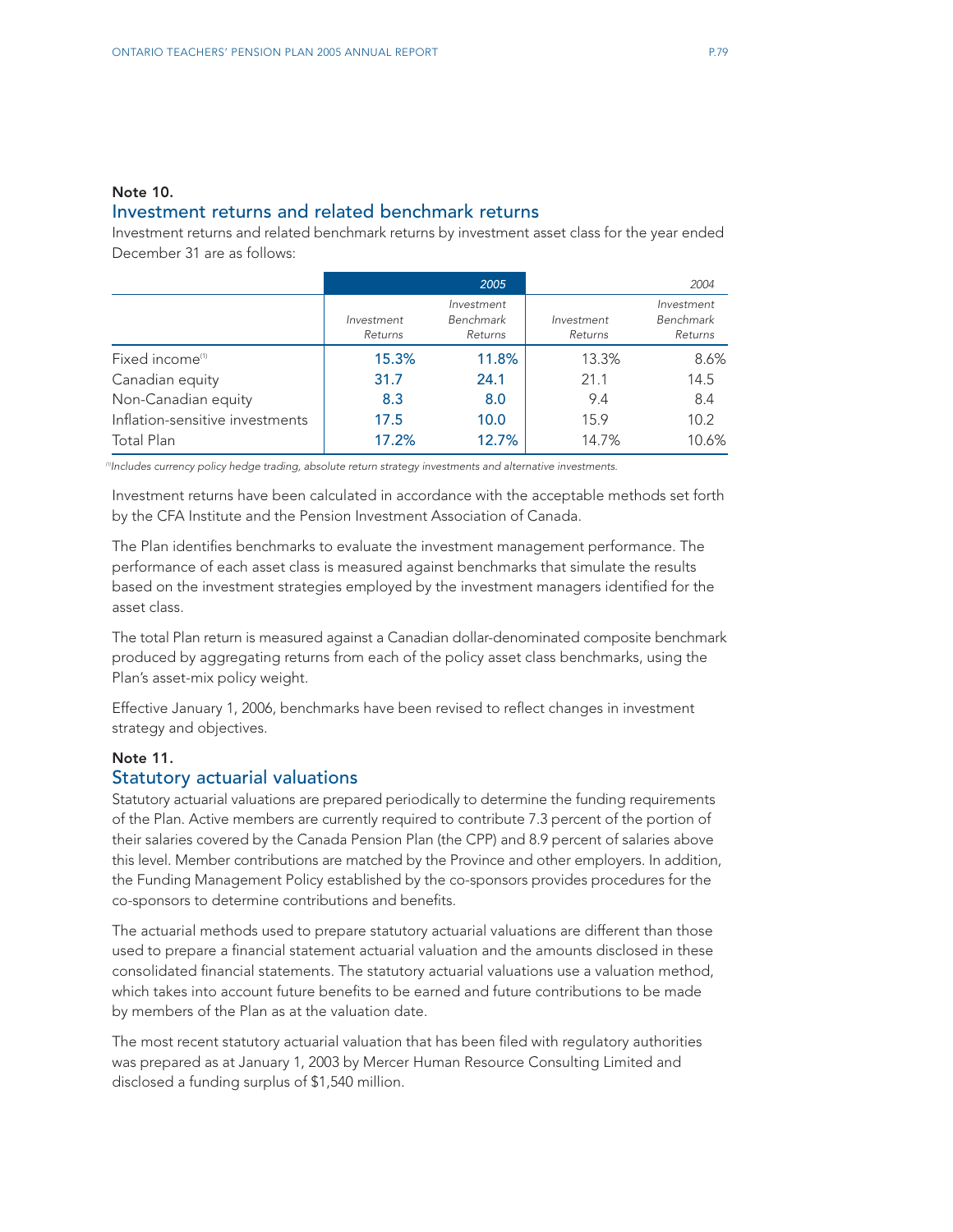Under proposed legislation, the co-sponsors have the option of filing a statutory actuarial valuation using the valuation as at January 1, 2005. If the co-sponsors do not exercise this option, a statutory actuarial valuation must be filed by September 30, 2006 using the valuation as at January 1, 2006.

Under preliminary assumptions, the estimate of the funding deficit is \$31,947 million as at January 1, 2006 and \$19,356 million at January 1, 2005.

| CONTINUES                          |           |           |
|------------------------------------|-----------|-----------|
| $$$ millions)                      | 2005      | 2004      |
| <b>Members</b>                     |           |           |
| Current service                    | \$<br>751 | 702<br>\$ |
| Optional credit                    | 20        | 23        |
|                                    | 771       | 725       |
| Province of Ontario                |           |           |
| Current service                    | 734       | 689       |
| Interest                           | 35        | 38        |
| Optional credit                    | 12        | 19        |
|                                    | 781       | 746       |
| Other employers                    | 13        | 12        |
| Transfers from other pension plans | 10        | 12        |
|                                    | 23        | 24        |
|                                    | \$1,575   | \$1,495   |

#### Note 12. Contributions

# Note 13. Benefits paid

| $$$ millions)            | 2005    | 2004    |
|--------------------------|---------|---------|
| Retirement pensions      | \$3,356 | \$3,187 |
| Death benefits           | 190     | 168     |
| Disability pensions      | 33      | 33      |
| Commuted value transfers | 23      | 24      |
| Refunds                  | 13      | 10      |
| Transfers to other plans | 5       | 6       |
|                          | \$3,620 | \$3,428 |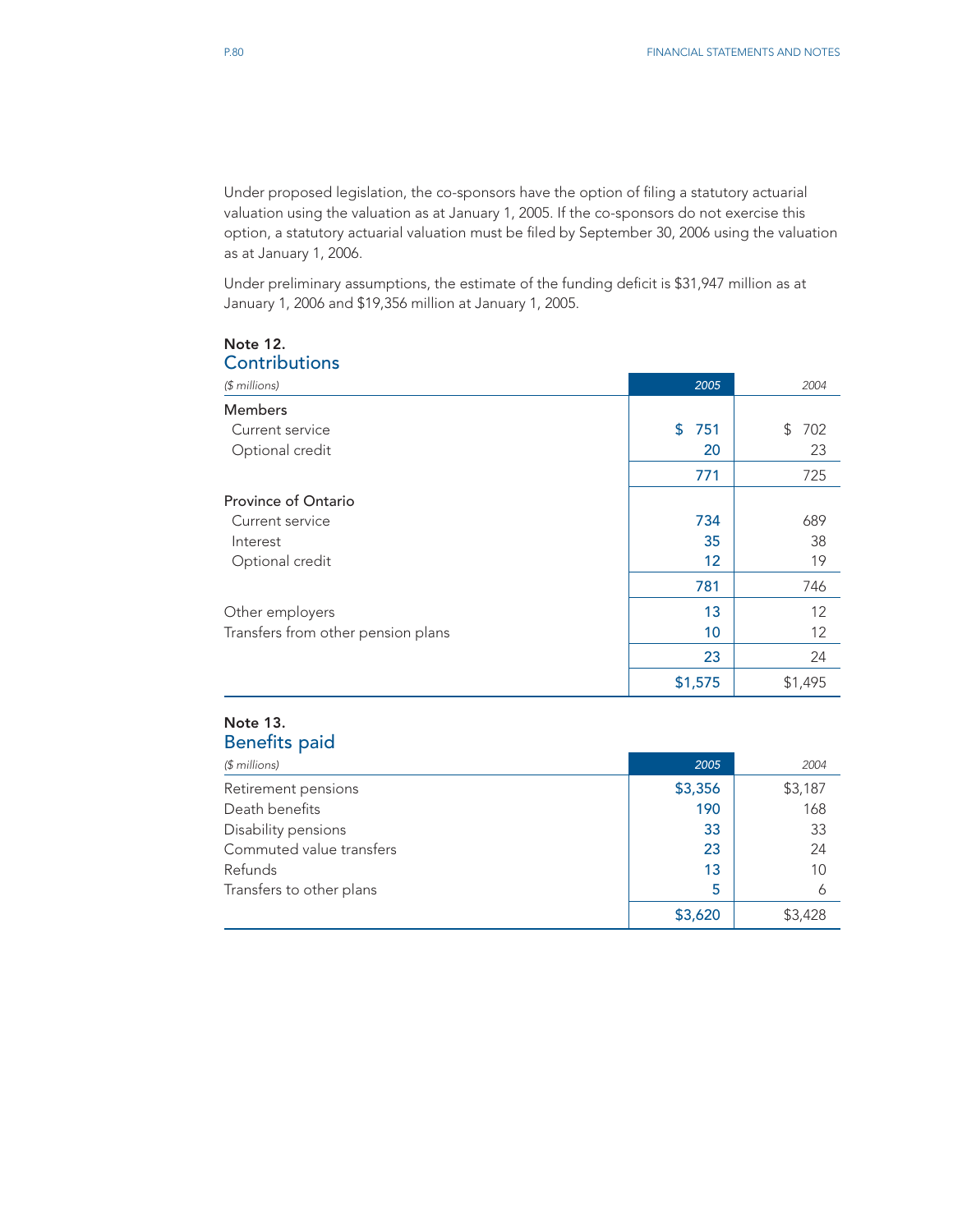# Note 14. Administrative expenses

# (a) Investment Expenses

| $$$ millions)                                       | 2005    | 2004    |
|-----------------------------------------------------|---------|---------|
| Salaries, incentives and benefits                   | \$117.6 | \$105.2 |
| Investment management fees                          | 36.9    | 43.0    |
| Professional and consulting services <sup>(1)</sup> | 18.4    | 11.4    |
| Premises and equipment                              | 9.5     | 7.2     |
| Custodial fees                                      | 9.1     | 7.7     |
| Information services                                | 6.8     | 7.1     |
| Communication and travel                            | 5.4     | 4.1     |
| Statutory audit fees                                | 0.8     | 0.7     |
| Board and committee remuneration                    | 0.3     | 0.3     |
| Other                                               | 0.8     | 0.4     |
|                                                     | \$205.6 | \$187.1 |

*(1)Included in professional and consulting services are other audit-related fees of nil (2004 – \$0.1 million) and non-audit-related fees of \$0.3 million (2004 – nil) that were paid to the auditors of the Plan.*

### (b) Member Service Expenses

| $$$ millions)                        | 2005   | 2004   |
|--------------------------------------|--------|--------|
| Salaries, incentives and benefits    | \$21.8 | \$21.9 |
| Premises and equipment               | 7.5    | 7.1    |
| Professional and consulting services | 2.1    | 2.0    |
| Communication and travel             | 1.3    | 1.5    |
| Statutory audit fees                 | 0.2    | 0.2    |
| Board and committee remuneration     | 0.1    | 0.1    |
| Other                                | 0.7    | 0.9    |
|                                      | \$33.7 | \$33.7 |

# (c) Remuneration of the Board and Committee Members

Each member of the Board receives an annual retainer of \$10,000, plus \$10,000 as a member of the Investment Committee. The Board chair receives an additional retainer of \$50,000 and the chairs of the Investment, Governance, Human Resource and Compensation, and Audit & Actuarial Committees receive additional retainers of \$4,000 each.

Fees for committee meetings and other eligible meetings attended are \$1,000. Board meeting fees are typically combined with Investment Committee fees at \$1,250 per day. The Chair of the Benefits Adjudication Committee receives an additional fee of \$625 for each Benefits Adjudication Committee meeting or hearing attended, to a maximum of six per annum.

Directors receive no additional benefits other than reimbursement for normal expenses for travel, meals and accommodation, as required.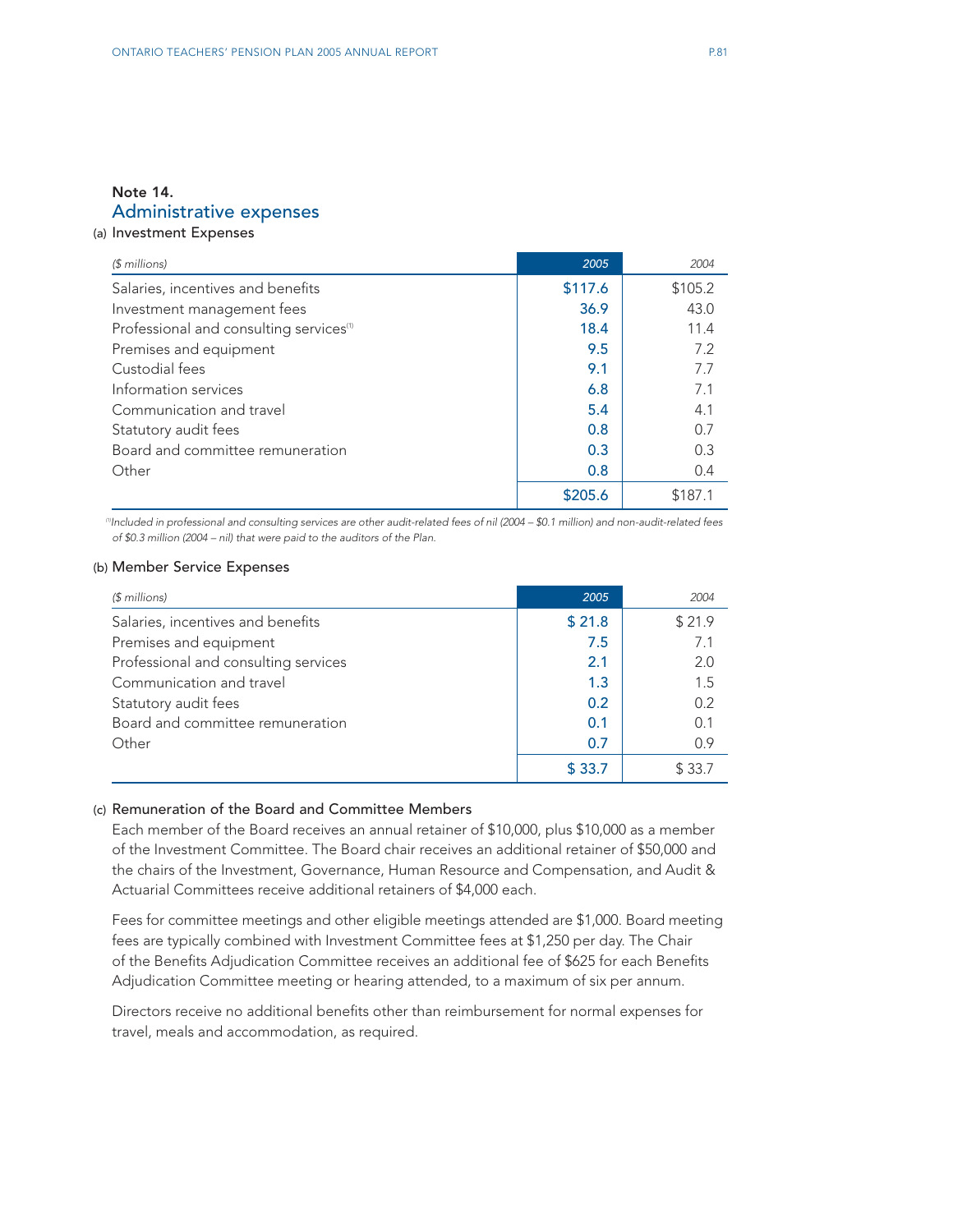#### (d) Executive Compensation

The compensation table represents full disclosure of base salary, annual bonus, long-term incentives and other compensation earned in 2005, 2004 and 2003 by the Chief Executive Officer, Chief Financial Officer and the three other most highly compensated executives, excluding subsidiary companies. The Board's advisor for compensation purposes is Towers Perrin.

|                              |      |                    |                      | Long-term  |                         |                                  |
|------------------------------|------|--------------------|----------------------|------------|-------------------------|----------------------------------|
| Name and                     |      |                    | Annual               | Incentive  | Other                   | Total                            |
| <b>Principal Position</b>    | Year | <b>Base Salary</b> | Bonus <sup>(1)</sup> | $Plan^{2}$ | Compensation            | Compensation <sup><i>m</i></sup> |
| Claude Lamoureux             | 2005 | 459,262            | 618,700              | 4,451,900  | $10,372^{(3)}$          | 5,540,234                        |
| President and CEO            | 2004 | 446,673            | 585,300              | 3,500,400  | 15,572(4)               | 4,547,945                        |
|                              | 2003 | 434,169            | 590,100              | 1,028,600  | $10,446$ <sup>(3)</sup> | 2,063,315                        |
| David McGraw                 | 2005 | 227,192            | 105,500              |            | 382(5)                  | 333,074                          |
| VP and CFO                   | 2004 | 51,923             | 30,000               |            | 95                      | 82,018                           |
| <b>Bob Bertram</b>           | 2005 | 365,346            | 697,200              | 4,059,900  | 15,708(4)               | 5,138,154                        |
| Executive VP,                | 2004 | 351,796            | 650,600              | 2,715,200  | $8,612^{\circ}$         | 3,726,208                        |
| Investments                  | 2003 | 338,246            | 648,300              | 703,700    | $15,221^{(4)}$          | 1,705,467                        |
| Neil Petroff                 | 2005 | 241,169            | 476,300              | 2,464,100  | 405(5)                  | 3,181,974                        |
| Senior VP,                   | 2004 | 234,181            | 472,400              | 1,768,900  | 407                     | 2,475,888                        |
| <b>TAA &amp; Alternative</b> | 2003 | 227,038            | 457,400              | 467,400    | 442                     | 1,152,280                        |
| Investments                  |      |                    |                      |            |                         |                                  |
| <b>Brian Gibson</b>          | 2005 | 239,769            | 483,200              | 2,308,700  | 403(5)                  | 3,032,072                        |
| Senior VP,                   | 2004 | 232,781            | 462,700              | 1,624,100  | 405                     | 2,319,986                        |
| <b>Public Equities</b>       | 2003 | 225,615            | 454,600              | 397,000    | 440                     | 1,077,655                        |

*(1)Annual bonuses for Investment executives are based on a combination of total fund, asset class, and individual performance. Investment performance is measured in dollars of value added above established benchmarks. Performance versus benchmark is measured over four annual performance periods. Participants can earn annual bonuses from 0 to 5 times the target level for the position based on performance results over the four-year period. Annual bonuses for other executive staff are based on achievement of corporate and divisional objectives.*

*(2)The Investment Long-term Incentive Plan (LTIP) provides initial notional cash grants to participants as a percentage of annual base salary at the beginning of a performance cycle plus annual bonus from the year preceding the performance cycle. Initial notional grant values grow with the Total Fund absolute rate of return and by the performance multipliers based on the Total Fund and Asset Class dollar value added performance over established benchmarks. Beginning with 2001–2004 performance period, the maximum multiplier for combined Total Fund and Asset Class performance increased from 5 times to 10 times. Following a competitive review conducted in 2003, initial grant levels under the Investment LTIP have been reduced between 25% and 33%, beginning with the 2004–2007 performance period.* 

*(3)Group term life insurance and an automobile allowance.*

*(4)Includes group term life insurance, an automobile allowance and unused vacation cashout.*

*(5)Group term life insurance.* 

*(6)Commenced employment with the Ontario Teachers' Pension Plan on October 4, 2004.*

*(7)Restated annual incentive for 2004.*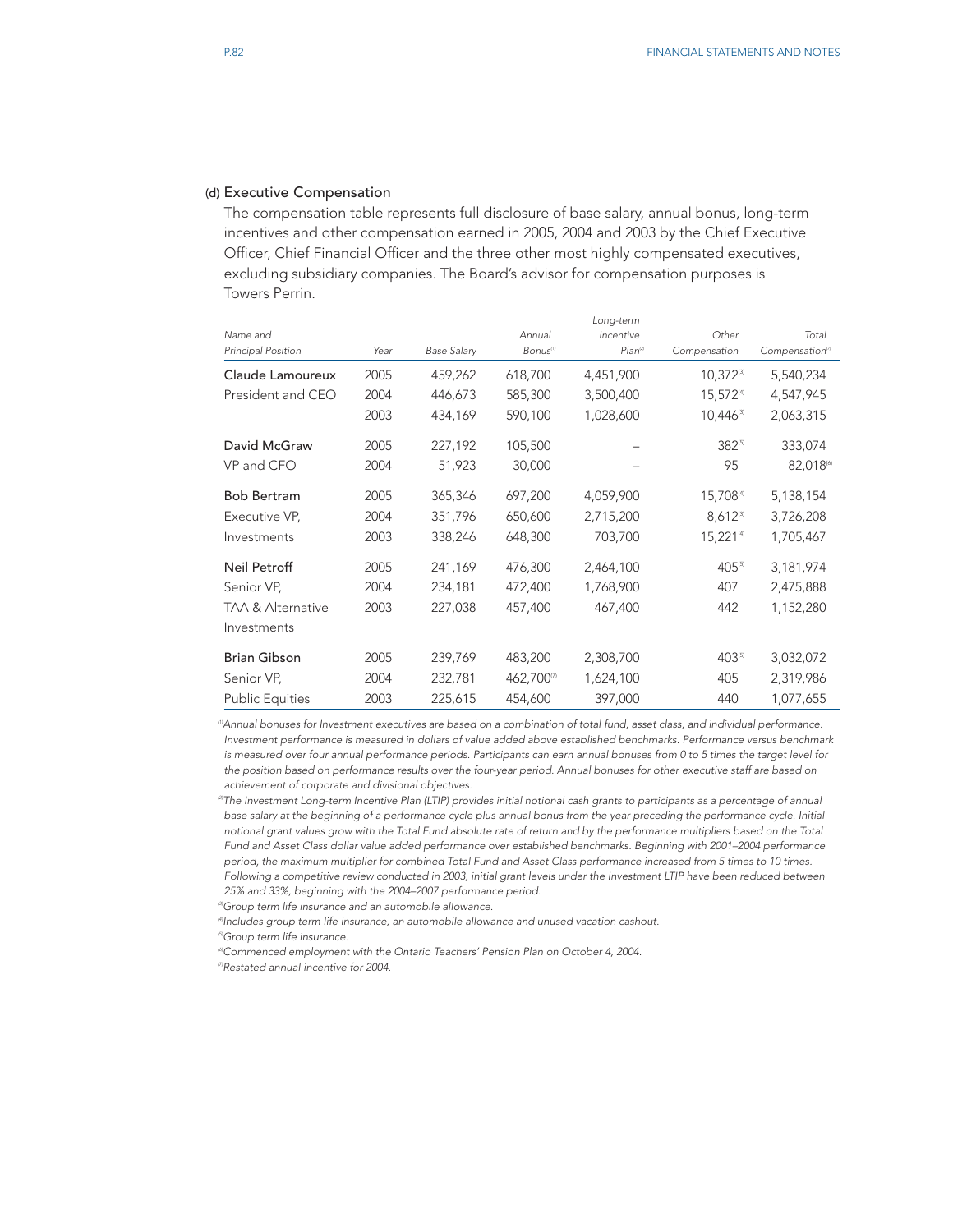#### (e) Retirement Benefits

Executive employees of the Ontario Teachers' Pension Plan participate in the Public Service Pension Plan (PSPP) and the Public Service Supplementary Benefits Account (SBA). These plans combined provide indexed pension benefits equal to 2% of the executive's best five-year average annual base salary for each year of service, less a Canada Pension Plan integration formula. Benefits under these combined plans are capped by the base salary reached at the maximum pension contribution permitted under the *Income Tax Act (Canada)* regulations.

Executives earning 2005 annual salaries in excess of \$173,210 also participate in a non-registered, unfunded Supplemental Employee Retirement Plan (SERP). This plan provides non-indexed retirement benefits equal to 2% of the executive's best three-year average annual salary for each year of service, less the initial annual pension to which the executive is entitled under the PSPP and SBA, combined.

For executives at the Executive Vice-President level and above, average annual salary includes a percentage of annual incentive, building at 20% per year to 100%.

For executives at the Senior Vice-President level, having attained the age of 55, average annual salary includes a percentage of annual incentive, building at 10% per year to 50%.

The total liability for the SERP increased by a net amount of \$2.3 million in 2005 (2004 – \$1.5 million) for a total accrued SERP liability of \$9.4 million as at December 31, 2005 (2004 – \$7.1 million).

The table below outlines the estimated present value of the total pension from all sources (PSPP, SBA, and SERP) and estimated annual pension benefits at age 65 for the Chief Executive Officer, Chief Financial Officer and the three other most highly compensated executives, excluding subsidiary companies.

| Name and<br>Principal Position                              | 2005 Annual<br>Change in<br>Present Value | Present Value of<br><b>Total Pension</b> | <b>Estimated Total</b><br>Annual Pension<br>Benefit at Age 65 | Projected Years<br>of Service<br>at Age 65 |
|-------------------------------------------------------------|-------------------------------------------|------------------------------------------|---------------------------------------------------------------|--------------------------------------------|
| Claude Lamoureux<br>President and CEO                       | 800,100                                   | 4,437,400                                | 352,800                                                       | 17                                         |
| David McGraw<br>VP and CFO                                  | 77,700(1)                                 | 77,700                                   | 116,700                                                       | 17                                         |
| <b>Bob Bertram</b><br>Executive VP, Investments             | 850,300                                   | 3,765,700                                | 365,300                                                       | 19                                         |
| Neil Petroff<br>Senior VP, TAA &<br>Alternative Investments | 322,900                                   | 1,197,400                                | 415,500                                                       | 32                                         |
| <b>Brian Gibson</b><br>Senior VP, Public Equities           | 261,400                                   | 978,900                                  | 273,700                                                       | 25                                         |

<sup>(1)</sup>Reflects change in pension value from October 4, 2004 to December 31, 2005.

The values shown are estimated amounts based on assumptions and represent entitlements that may change over time.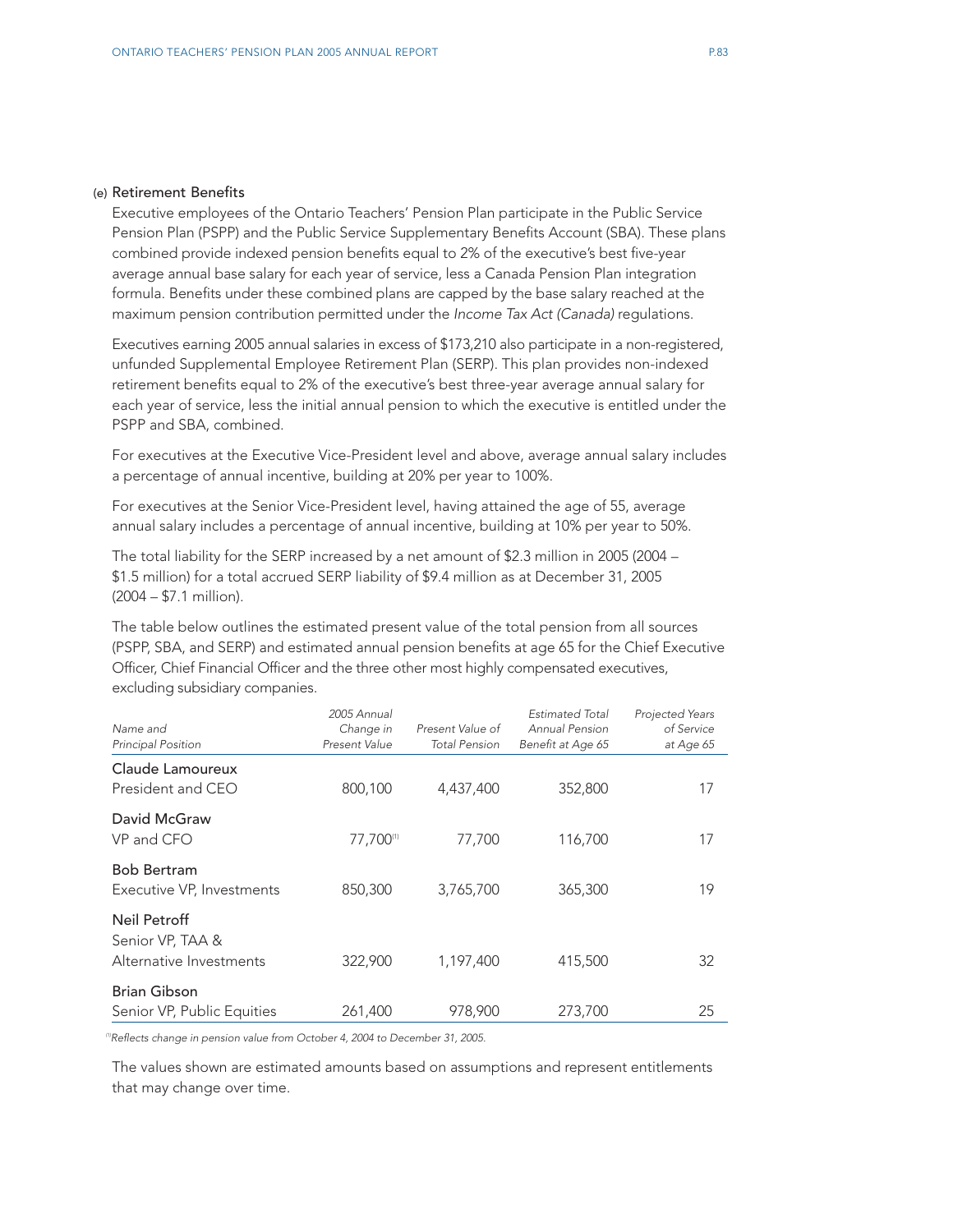# Note 15. Retirement Compensation Arrangement

Restrictions in the ITA on the payment of certain benefits from a registered plan for periods of service after 1991 may impact some Plan members. To address affected members, the Retirement Compensation Arrangement (RCA) was established by agreement between the co-sponsors as a supplementary plan to provide these benefits.

The RCA is administered under a trust separate from the assets of the Plan. The Board has been appointed by the co-sponsors to act as the trustee of the RCA.

Because the RCA is a separate trust and the Plan does not hold any variable interest in the RCA, the net assets available for benefits and the value of accrued benefits and deficit, referred to below, have not been included in the consolidated financial statements of the Plan.

The RCA is funded on a pay-as-you-go basis from a portion of the contributions made to the Plan by teachers, the Province and designated private schools and organizations. The portion is based on a rate determined periodically by the Plan's independent actuary in a manner that is expected to be sufficient to pay the benefits over the next 12 months. Due to the funding policy adopted by the co-sponsors, the net assets available for benefits will continue to be substantially less than the accrued benefits.

In addition, because it is difficult to predict the benefits expected to be paid over the next 12 months, it is possible that the assets may be insufficient to pay the benefits. In such a case, the payment of benefits will be temporarily suspended and contributions raised in order to fund the payments that are due under the RCA.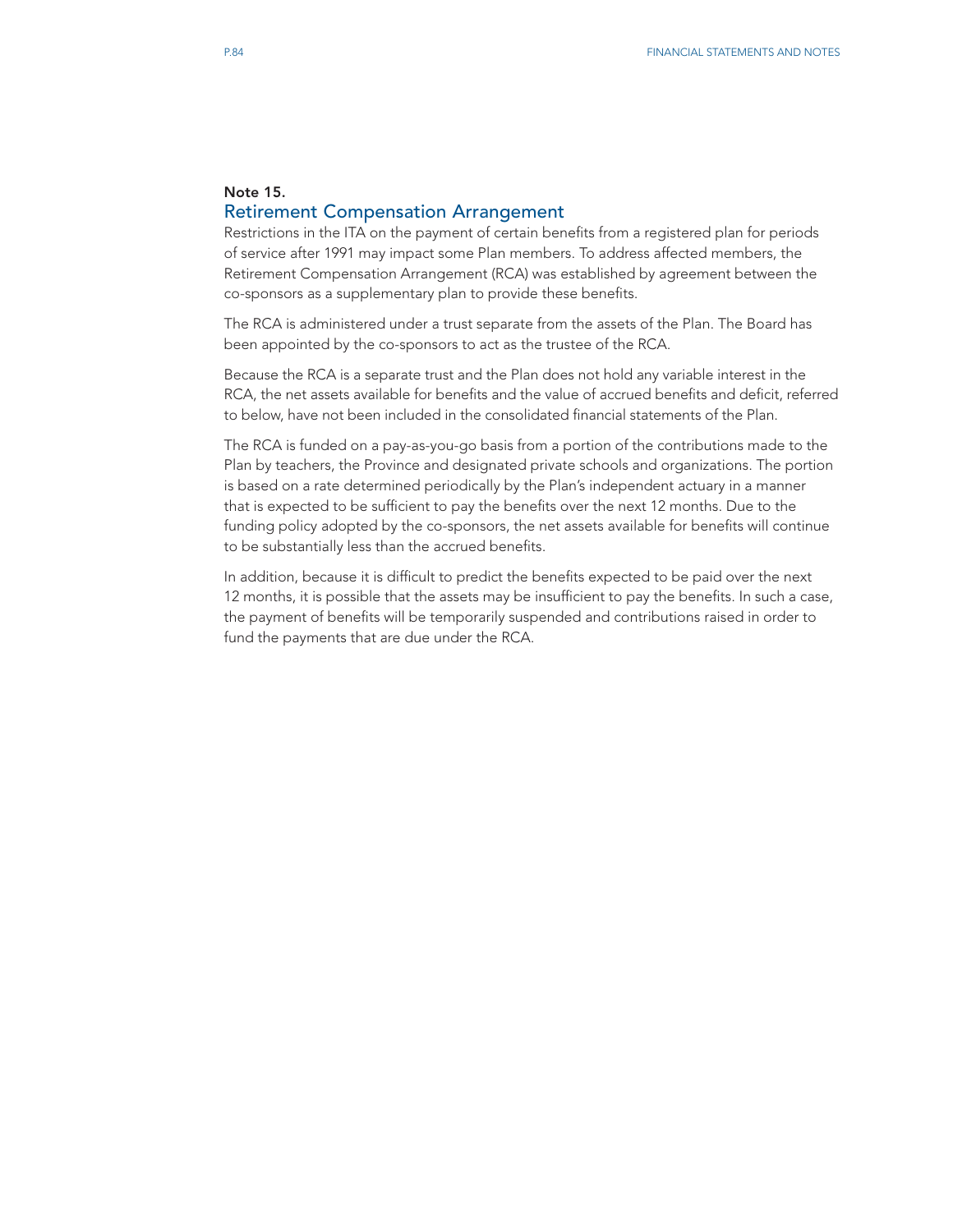| (\$ thousands)                                                                                                                    | 2005                    | 2004                    |
|-----------------------------------------------------------------------------------------------------------------------------------|-------------------------|-------------------------|
| Statement of Net Assets Available for Benefits<br>and Accrued Benefits and Deficit<br>Net assets available for benefits<br>Assets | \$<br>10,442            | \$<br>9,005             |
| Liabilities                                                                                                                       | (856)                   | (1,077)                 |
|                                                                                                                                   | \$<br>9,586             | \$<br>7,928             |
| Accrued benefits and deficit<br>Accrued benefits<br>Deficit                                                                       | \$167,649<br>(158, 063) | \$188,569<br>(180, 641) |
|                                                                                                                                   | \$<br>9,586             | \$<br>7,928             |
| Statement of Changes in Net Assets Available for Benefits<br>Contributions<br>Investment income                                   | \$<br>4,246<br>65       | \$<br>4,802<br>33       |
|                                                                                                                                   | 4,311                   | 4,835                   |
| Benefits paid<br>Expenses                                                                                                         | 2,575<br>78             | 2,056<br>74             |
|                                                                                                                                   | 2,653                   | 2,130                   |
| Increase in net assets                                                                                                            | 1,658<br>S              | \$<br>2,705             |

A summary of the financial statements for the RCA as at December 31 is as follows:

The actuarial assumptions used in determining the value of accrued benefits are consistent with the assumptions used in the Plan except that the assumed discount rate has been adjusted to reflect the effect of the 50 percent refundable tax under the RCA.

The estimate of the value of accrued benefits is highly sensitive to salary increases, both actual and assumed. Any changes to the salary assumptions will have a significant effect on the liabilities for future benefits. In addition, significant uncertainty exists in projecting the liabilities of the RCA due to changes in the number of future participants as well as changes to the income tax regulations relating to pensions.

# Note 16. **Commitments**

The Plan has committed to enter into investment transactions, which may be funded over the next several years in accordance with the terms and conditions agreed to. As at December 31, 2005, these potential commitments totalled \$5,153 million (2004 – \$5,637 million).